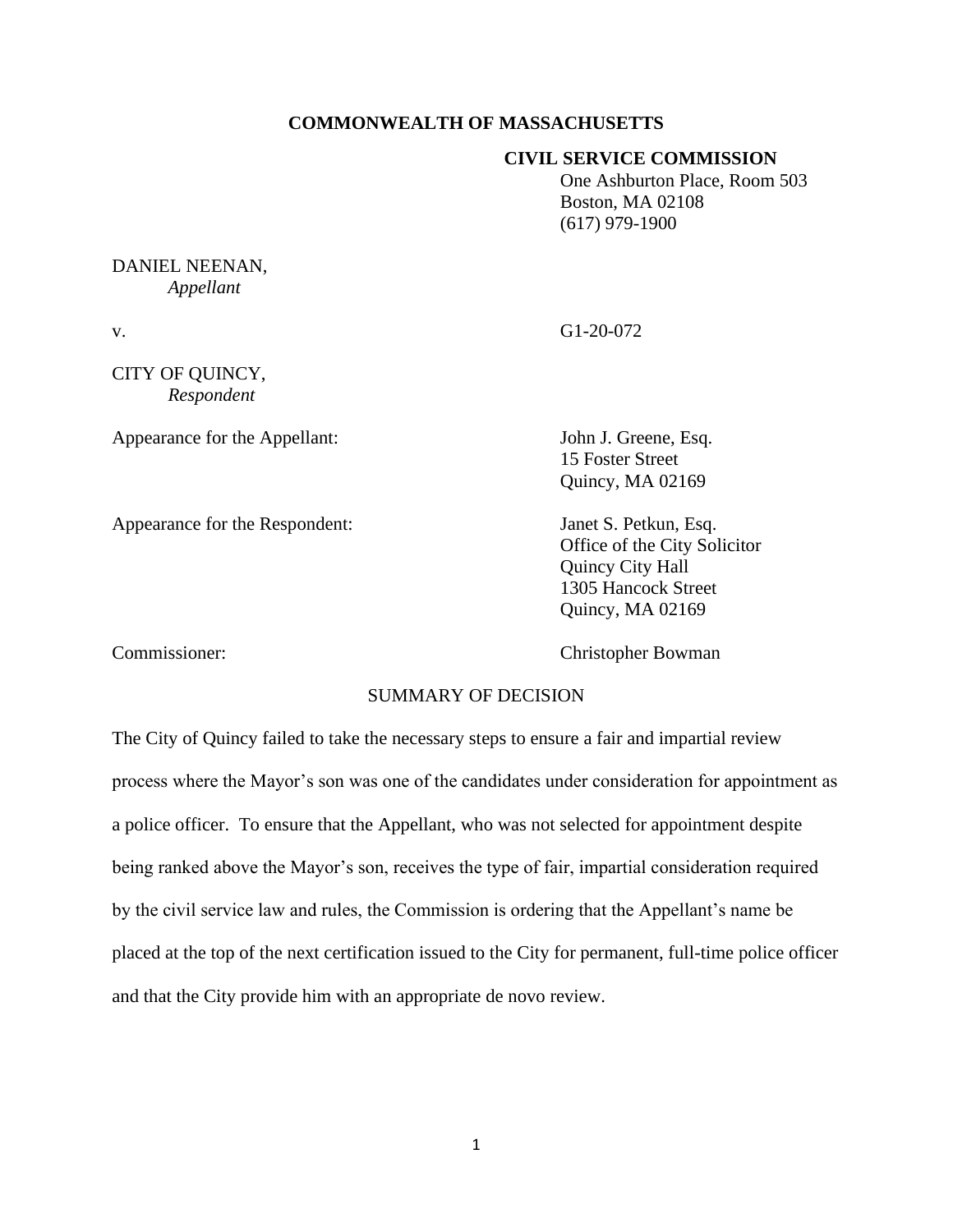#### **DECISION**

On March 19, 2020, the Appellant, Daniel Neenan (Mr. Neenan or the Appellant), pursuant to G.L. c. 31, § 2(b), filed an appeal with the Civil Service Commission (Commission), contesting the decision of the City of Quincy (City) to bypass him for appointment to the position of permanent, full-time police officer. I held a remote pre-hearing conference on July 22, 2020 and a remote full hearing over two  $(2)$  days on August 11, 2020 and October 16, 2020.<sup>1</sup> The full hearing was audio and video recorded via Webex and the Commission subsequently had a transcript of the proceeding prepared.

# **FINDINGS OF FACT**

Seven (7) exhibits were entered into evidence by the City, without objection. The first five (5) City exhibits were entered into evidence at the hearing of this matter. I left the record open for additional exhibits, to include two (2) additional City exhibits, which were marked as Respondents Exhibits 6 and 7. The Appellant did not submit any exhibits at the hearing. Based on the exhibits and the testimony of the following witnesses:

### *Called by the City:*

- Sergeant Michael Duran, Quincy Police Department
- Patricia McGowan, City of Quincy's Human Resources Director

## *Called by the Appellant*:

- Daniel Neenan, Appellant
- JC, Owner of Boston restaurant where the Appellant was previously employed

<sup>1</sup> The Standard Adjudicatory Rules of Practice and Procedure, 801 CMR ss 1.00, *et seq*., apply to adjudications before the Commission with Chapter 31 or any Commission rules taking precedence.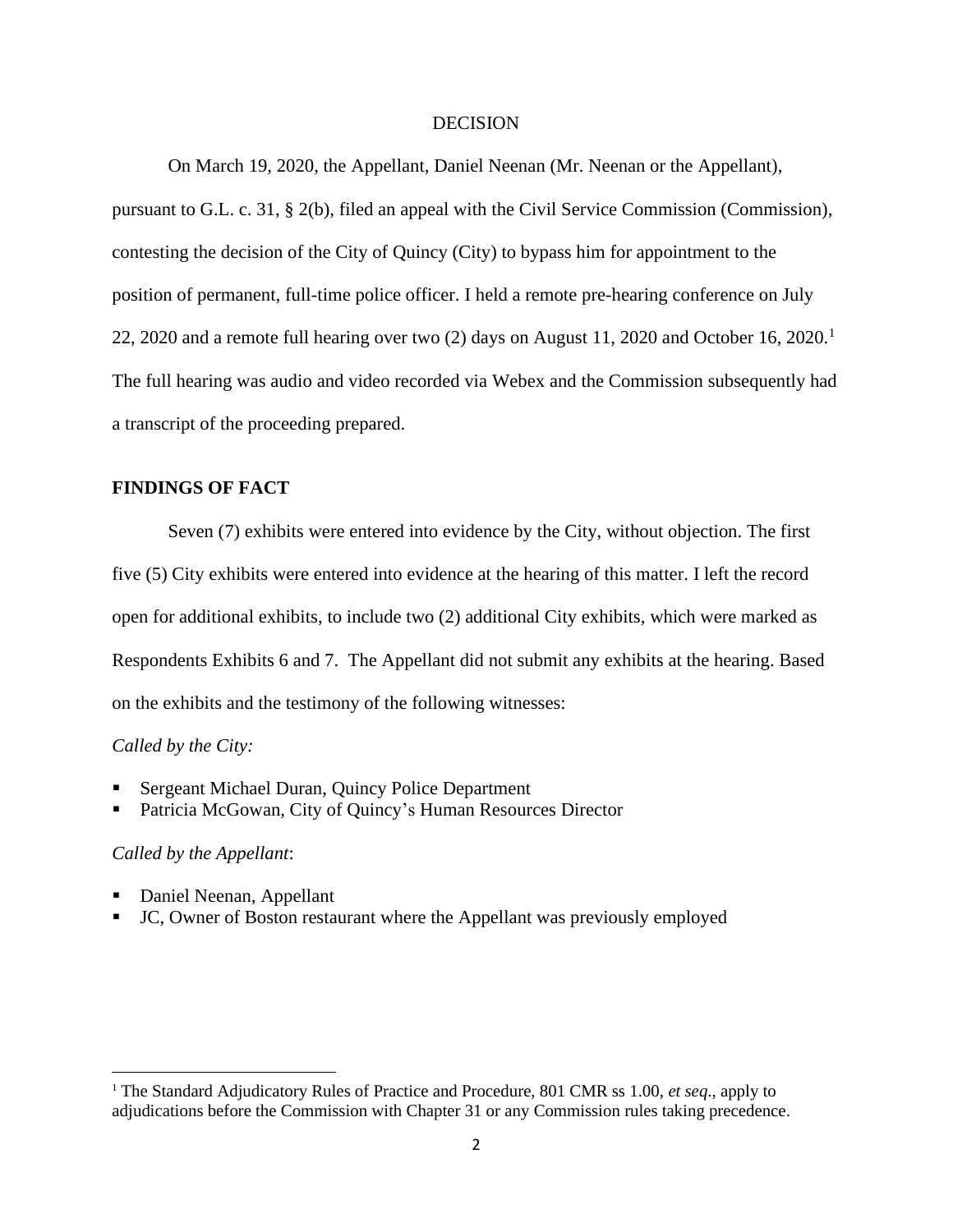and taking administrative notice of all matters filed in the case; pertinent statutes, regulations, policies, stipulations and reasonable inferences from credible evidence; a preponderance of the evidence establishes the following:

- 1. Located just south of Boston, the City of Quincy has a population of approximately 100,000. (Admistrative Notice: US Census Data)
- 2. Daniel Neenan is a longtime resident of Quincy. He graduated from Quincy High School in 2006. He earned his bachelor's degree from Curry College in 2010, majoring in criminal justice and minoring in politics and history. He was a member of the Criminal Justice Honor Society as a student at Curry College. He is employed as a sales associate at a local technology company. (Testimony of Neenan; Resp. Ex. 1)

## *City's Civil Service Hiring Process*

- 3. On or about March 23, 2019, Mr. Neenan took the civil service examination for police officer and received a score of 86. (Stipulated Fact)
- 4. On or about September 1, 2019, the state's Human Resources Division (HRD) established a list of eligible candidates for Quincy police officer. (Stipulated Fact; Resp. Ex. 4)
- 5. On October 16, 2019, at the request of the City, HRD sent Certification No. 06692 to the City to file eighteen  $(18)$  police officer vacancies. Consistent with the statutory  $2N+1$ formula, HRD advised the City that selection must be made from 18 of the first 37 on the certification. (Stipulated Fact; Resp. Ex. 4)
- 6. Mayor Thomas P. Koch is the Appointing Authority for the Quincy Police Department. (Testimony of Ms. McGowan)
- 7. Quincy Police Chief Paul Keenan is Mayor Koch's brother-in-law. (Testimony of Ms. McGowan)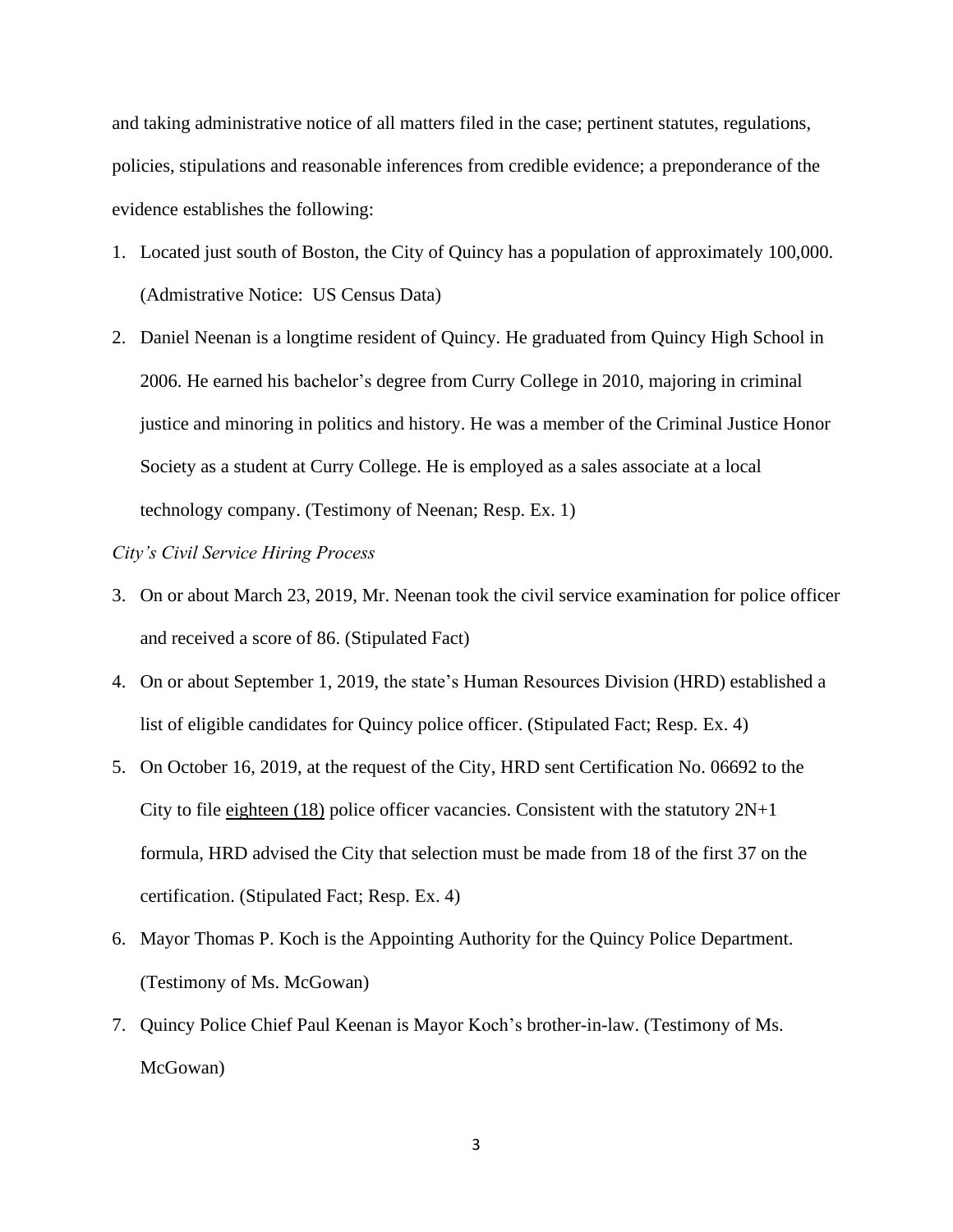- 8. Daniel Neenan was tied for  $31<sup>st</sup>$  on Certification No. 06692 among those willing to accept appointment. (Testimony of Ms. McGowan; Resp. Ex. 4)
- 9. The Mayor's son was also on Certification No. 06692, tied for  $32<sup>nd</sup>$  among those candidates willing to accept appointment. (Testimony of Ms. McGowan; Resp. Ex. 4).
- 10. The Mayor's son is Quincy Police Chief Paul Keenan's nephew. (Testimony of Ms. McGowan).
- 11. Mr. Neenan signed the certification and subsequently submitted his application to the Quincy Police Department on or about November 5, 2019. (Testimony of Mr. Neenan; Resp. Ex. 1).
- 12. In January 2020, Police Chief Paul Keenan made a recommendation to Mayor Koch and the City's Human Resource Director, Patricia McGowan, that the City should increase the number of new officers to be hired to twenty-five  $(25)$ .<sup>2</sup> (Testimony of Ms. McGowan).
- 13. The City did not submit any request in writing to HRD for certification of the additional seven (7) positions.<sup>3</sup> (Testimony of Ms. McGowan).
- 14. Ultimately, on April 1, 2020, the City's Mayor submitted a "Form 14: Notification of Employment to HRD", listing, in rank order from Certification No. 06692, the names of

<sup>2</sup> Patricia McGowan, the Human Resource Director for the City, testified that Chief Keenan called her on the telephone in January 2020 and verbally requested that the City hire more officers – an increase from 18 to 25. Ms. McGowan testified that Chief Keenan told her that there were more retirements than usual, so more officers were necessary to fill the gap. The City did not produce any evidence to show that there were more retirements than usual'. (Testimony of Ms. McGowan).

<sup>&</sup>lt;sup>3</sup> Following the hearing, Ms. McGowan filed an Affidavit with the Commission, wherein she stated that she "contacted Mr. Barron at HRD by telephone and notified him of our need to increase our hire number to 25." She further stated in the Affidavit that she searched her emails and correspondence but did not find written confirmation from [HRD] approving the city's enlarging the number of hires from 18 to 25. Based on her memory, she stated in the Affidavit that, "I made my verbal request in or about the first week of January 2020, and I received only a verbal response from [HRD]." She said she thought their verbal exchange was adequate. (Affidavit of Ms. McGowan).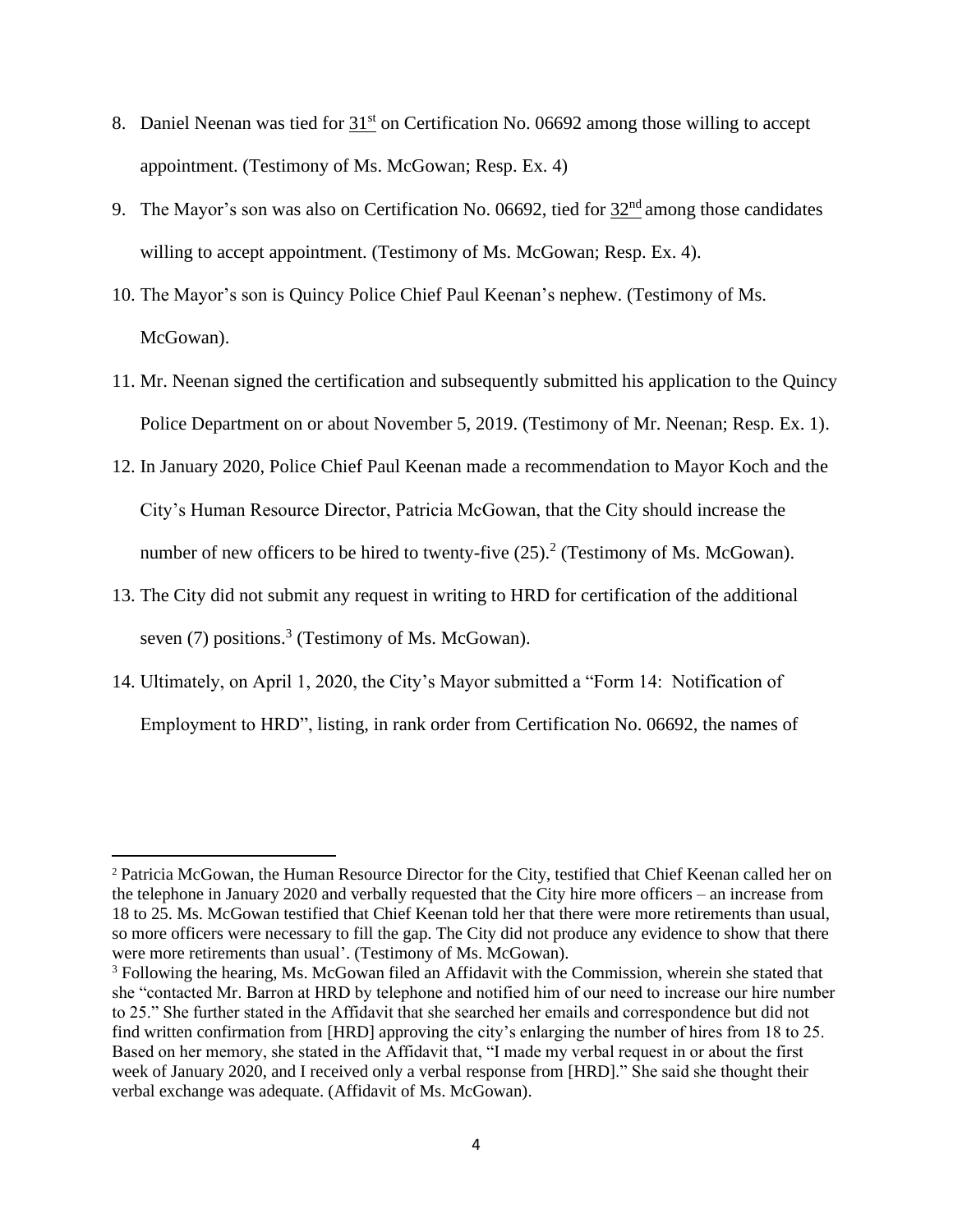twenty-one  $(21)$  candidates to be appointed. The Mayor's son is the 19<sup>th</sup> name on the Form 14. (HRD Correspondence to Commission dated June 9, 2021)<sup>4</sup>

- 15. Had the City hired only eighteen (18) candidates, as they originally requested, the Mayor's son would not have been appointed. (Testimony of Ms. McGowan; Resp. Ex. 4).
- 16. The relevant excerpt of my exchange with the City's Human Resources Director (witness) at the hearing before the Commission regarding this issue is as follows:

# **"COMMISSIONER**:

… Now I've got to ask some tough questions. Back to this issue of going [from] 18 to 25. Would you agree with me that if the number was 18 that the mayor's son would not have been appointed?

# **WITNESS**:

Let me just count my numbers. Correct.

# **COMMISSIONER:**

Okay. So there's certainly a benefit to the mayor's son from going from 18 to 25, right?

# **WITNESS**:

Yes.

# **COMMISSIONER**:

Okay. Who made that decision to go from 18 to 25?

<sup>&</sup>lt;sup>4</sup> In email correspondence to the Commission, the City indicated that two additional candidates were offered employment but were on active military duty. To ensure clarity, the names of these two active military candidates are not listed on the Form 14 and, thus, would not alter the undisputed fact that the Mayor's son would not have been appointed in this hiring cycle but for the Mayor's decision to increase the number of vacancies to be filled after receiving the certification.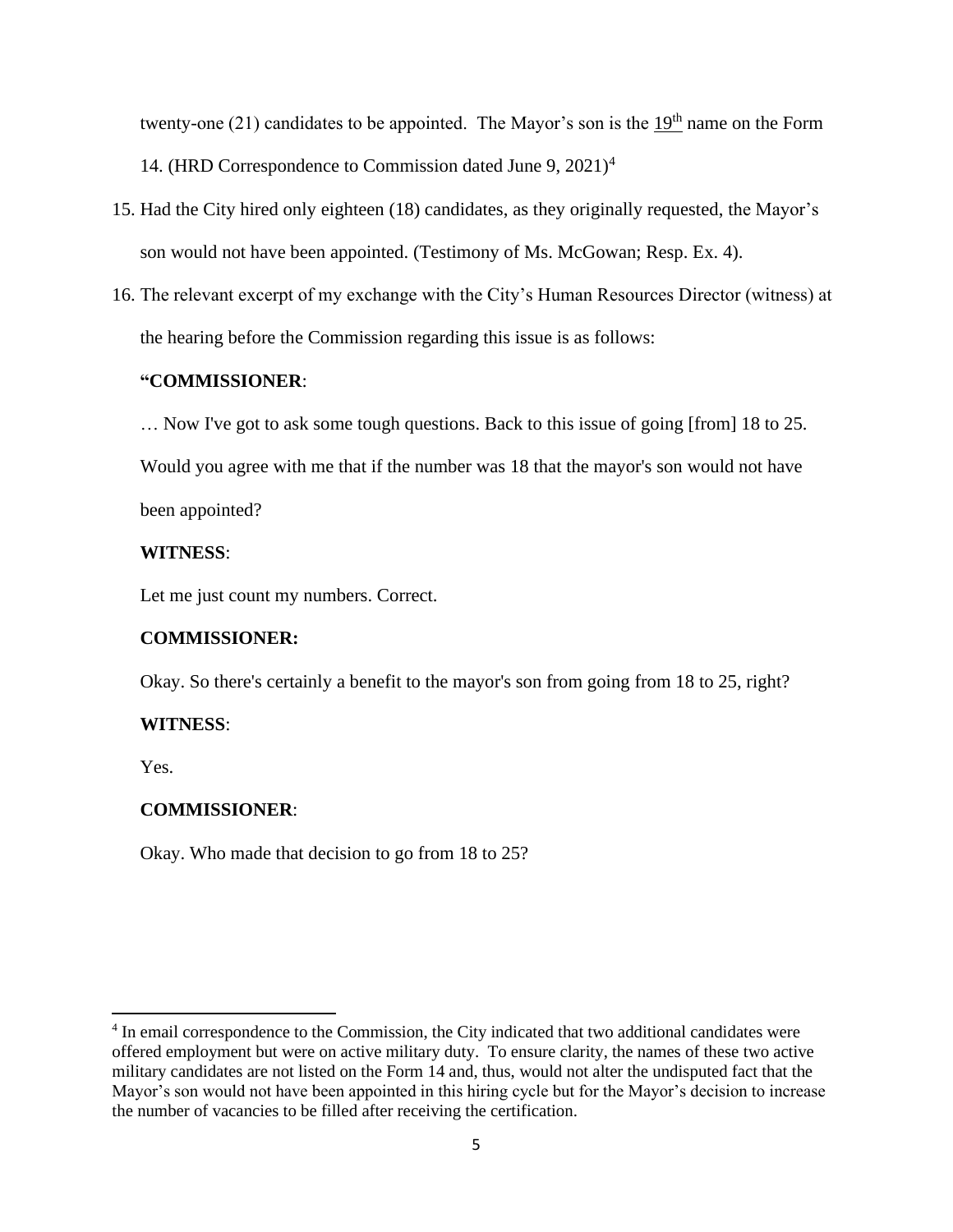## **WITNESS**:

I believe it was based upon chief Keenan being -- being made aware of people that were going to retire and wanting to get the numbers up to the budgeted numbers that they should be. To not be behind with open positions, but to be ready for those people to fall into those slots.

## **COMMISSIONER**:

Okay. But regardless of the reasons, it was a recommendation made by Chief Keenan, right?

#### **WITNESS**:

I believe so.

## **COMMISSIONER**:

And that was made to the mayor; is that correct?

## **WITNESS**:

I believe so.

#### **COMMISSIONER**:

And the mayor approved it; is that correct?

#### **WITNESS**:

I believe so."

(Transcript; Day 1)

- 17. Of those candidates appointed, four (4) were ranked below the Appellant, including the Mayor's son. (Stipulated Fact; Resp. Ex. 4; Testimony of Ms. McGowan).
- 18. By letter dated March 12, 2020, the City's Director of Human Resources, Patricia McGowan, notified Mr. Neenan that the City was bypassing him for appointment. (Stipulated Fact; Resp. Ex. 5; Testimony of Ms. McGowan).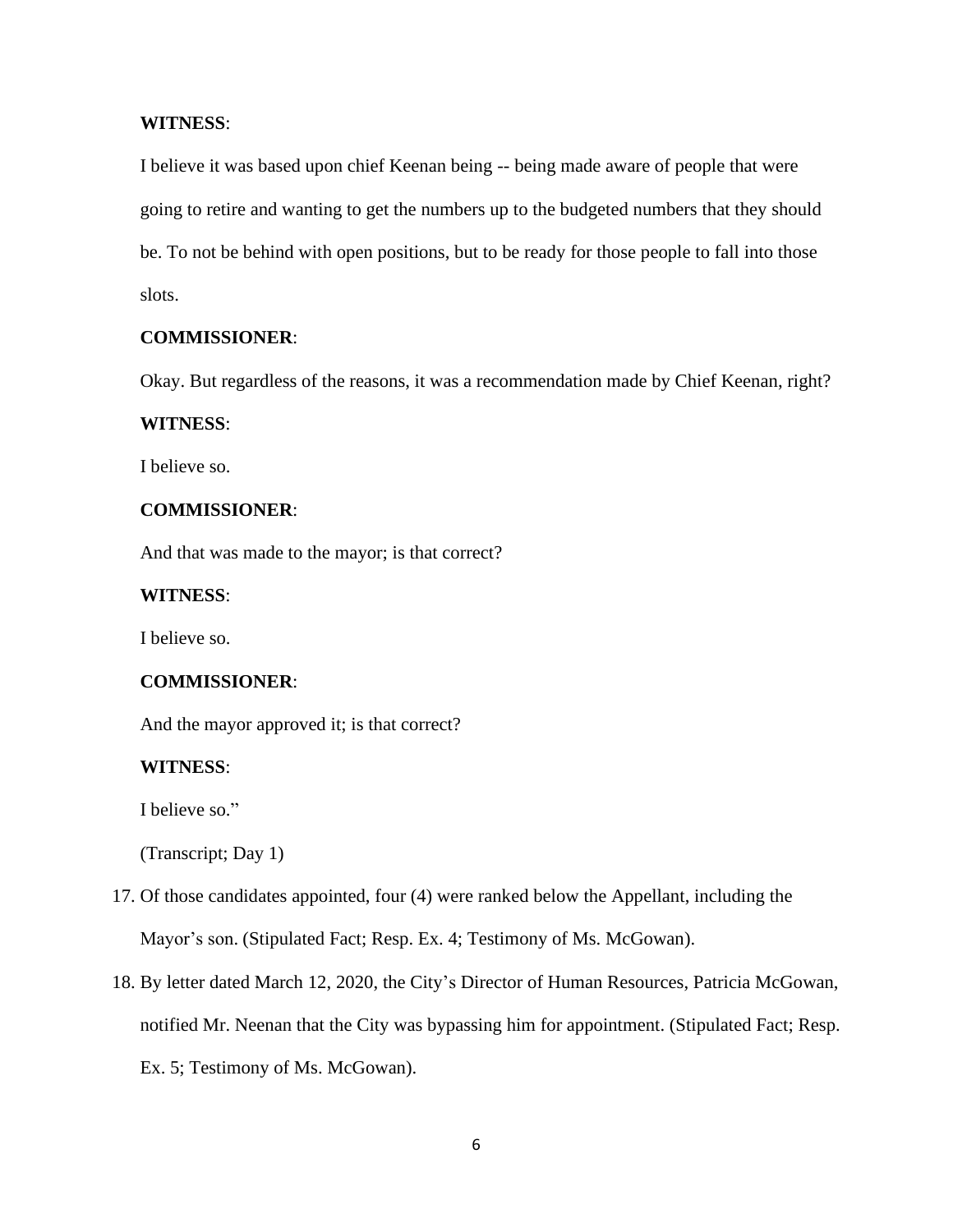- 19. In the March 12, 2020 bypass letter, Ms. McGowan indicates that Mr. Neenan was not selected for the following reasons: (1) "[Y]ou were dishonest in your responses on your Application regarding termination of employment; (2) You were bypassed by the Massachusetts State Police in 2019 for being untruthful; and (3) You did not disclose the termination or 2019 bypass despite being notified on the application and verbally that 'knowingly withholding information or making false statements on my application will be the basis for rejection of my application….'" (Resp. Ex. 5; Testimony of Ms. McGowan).
- 20. Attached to the March 2020 bypass letter was a list of reasons candidates appearing below Mr. Neenan's name on the certification were selected. On the list of the four (4) candidates selected below Mr. Neenan's name was the Mayor's son. Ms. McGowan indicated that the reason the Mayor's son was chosen for the position was because he was a "lifelong Quincy resident" and he has a "Bachelor's Degree in Political Science." (Resp. Ex. 5).

#### *City's Review of the Appellant*

- 21. On or about January 10, 2020, Mr. Neenan completed and submitted an eight (8) page personal declaration supplement, which was attached to his original thirty (37) page application. (Resp. Ex. 1; Testimony of Mr. Neenan).
- 22. Sergeant Michael Duran, a 17-year veteran of the Quincy Police Department, was assigned to conduct Mr. Neenan's background investigation. (Testimony of Sgt. Duran).
- 23. Sergeant Duran was also tasked with undertaking the investigation into the Mayor's son. (Testimony of Sgt. Duran).
- 24. Sergeant Duran has been with the force since 2003, spending the bulk of his career in the drug control unit, from 2009-2017. He was promoted to Sergeant in 2017. In addition to his experience with criminal investigations, he has also taken an eight (8) hour course on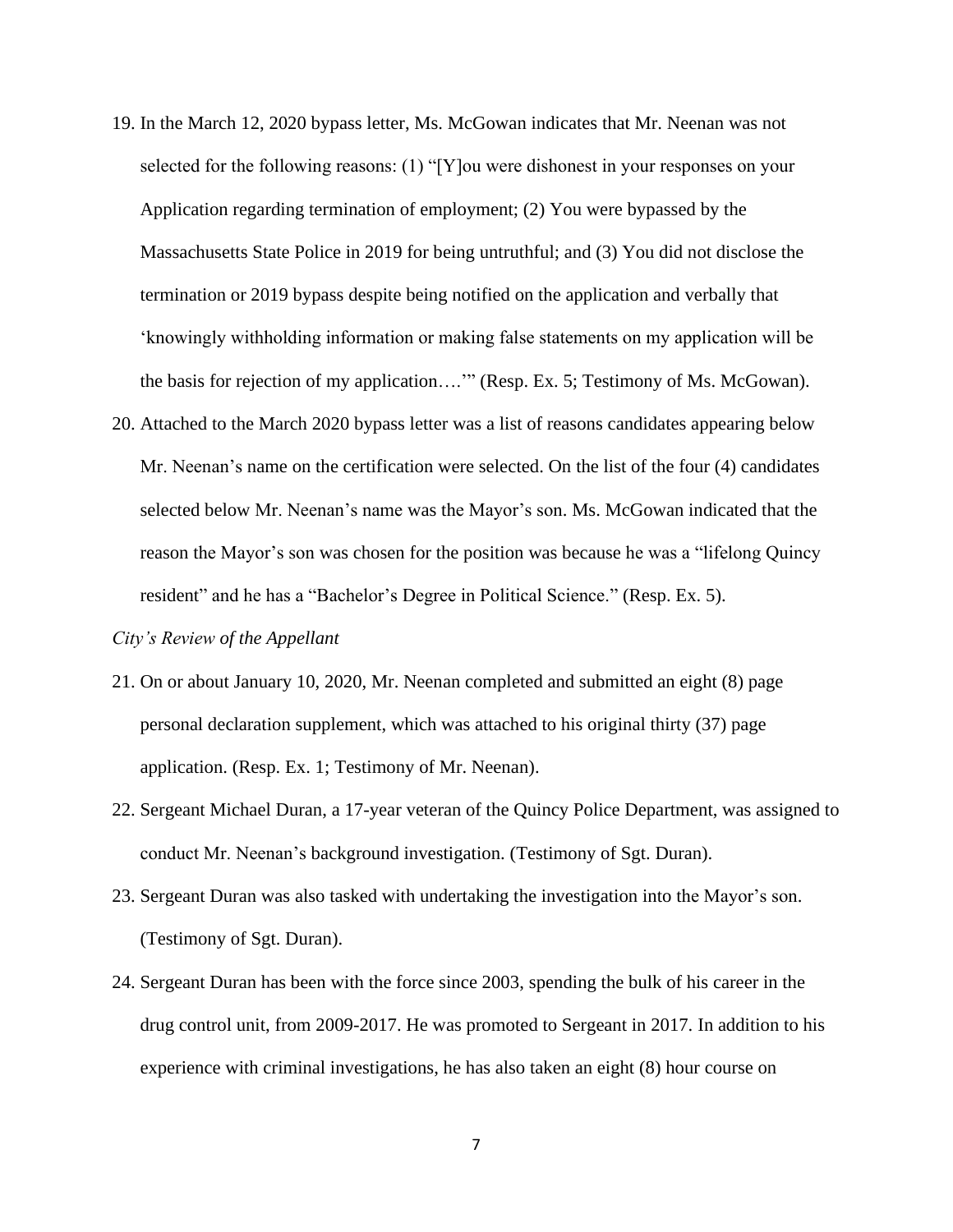background investigations prior to investigating the police and fire candidates for the City. (Testimony of Sgt. Duran).

- 25. As part of any recruit background investigation, Sergeant Duran is tasked with reviewing the entirety of a candidate's lengthy application, contacting references, collecting documents, and making inquiries into candidates' backgrounds to corroborate the information provided in the application package. Lastly, each candidate is granted an interview with Sergeant Duran and other members of the hiring committee, to include the Human Resource Director for the City. Once the investigation is complete, Sergeant Duran will produce a report, summarizing his findings, which he will present to a Round Table. (Testimony of Sgt. Duran; Resp. Ex. 2).
- 26. The Quincy Police Department's application and personal declaration supplement contain numerous warnings regarding the need for complete responses and truthfulness, as well as the importance of not omitting anything. Page four (4) of the application has the following in capital letters: "NOTE: PROVIDING ANY FALSE INFORMATION OR OMISSIONS ON THESE FORMS OR DURING ANY PHASE OF THE HIRING PROCESS WILL BE GROUNDS FOR IMMEDIATE DISQUALIFICATION." (Testimony of Mr. Neenan, Ms. McGowan, and Sgt. Duran; Resp. Ex. 1).
- 27. On page 22 of the application was the following: "Have you ever applied for any police officer or dispatch position in any state or territory of the United States of America, or the Federal Government? YES\_\_ NO\_\_. If YES, please explain:" Mr. Neenan put an "x" on the "YES" line and wrote "Mass State Police 2017 – Quincy Police 2017." (Resp. Ex. 1)
- 28. Page 28 of the application related to employment history and contained the following instruction: "If you answer "YES" to any of the below questions, give full details including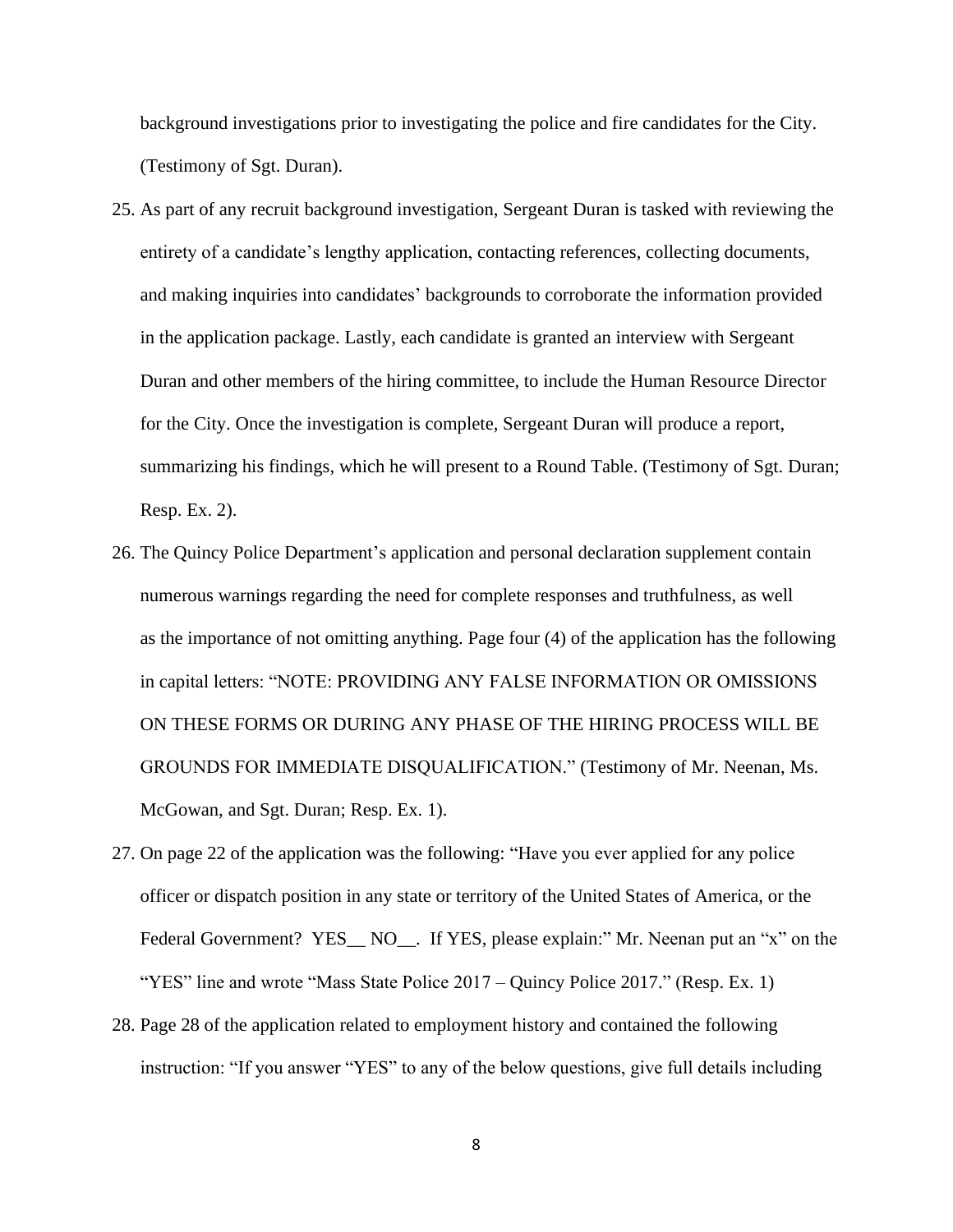the name and address of each employer, approximate dates, and the circumstances in each case." The first question asked, "Have you ever been discharged/terminated/fired or disciplined by any employer? Yes[ ] No[ ]. If YES, please explain:" Mr. Neenan put an "x" in the "No" box. (Resp. Ex. 1).

- 29. On January 10, 2020, Mr. Neenan was interviewed by Sergeant Duran and Patricia McGowan<sup>5</sup>. Prior to beginning the interview, Sergeant Duran explained the importance of honesty. Mr. Neenan also completed the eight (8) page personal declaration supplement prior to the interview. (Testimony of Mr. Neenan, Sgt. Duran and Ms. McGowan; Resp. Ex. 1).
- 30. In section C (1) of the personal declaration supplement, Mr. Neenan acknowledged being disciplined by an employer and explained a situation that occurred at a tire store where he was previously employed. Mr. Neenan did not include the tire store on his original application at page 28, which he submitted two (2) months prior. (Testimony of Mr. Neenan and Sgt. Duran; Resp. Ex. 1).
- 31. On January 13, 2020, Sergeant Duran continued with his investigation by visiting the Massachusetts State Police (MSP) Headquarters in Framingham to review Mr. Neenan's file from his 2017 MSP application with the State Police. (Testimony of Sgt. Duran; Resp. Ex. 2).
- 32. At the MSP Headquarters, Sergeant Duran learned that Mr. Neenan had applied to the MSP a second time - on August 16, 2019 - and had not been selected for appointment. (Testimony of Sgt. Duran; Resp. Ex. 2).

<sup>&</sup>lt;sup>5</sup> Also participating in the interview was the Police Chief's son (and Mayor's nephew), who is a Quincy police officer.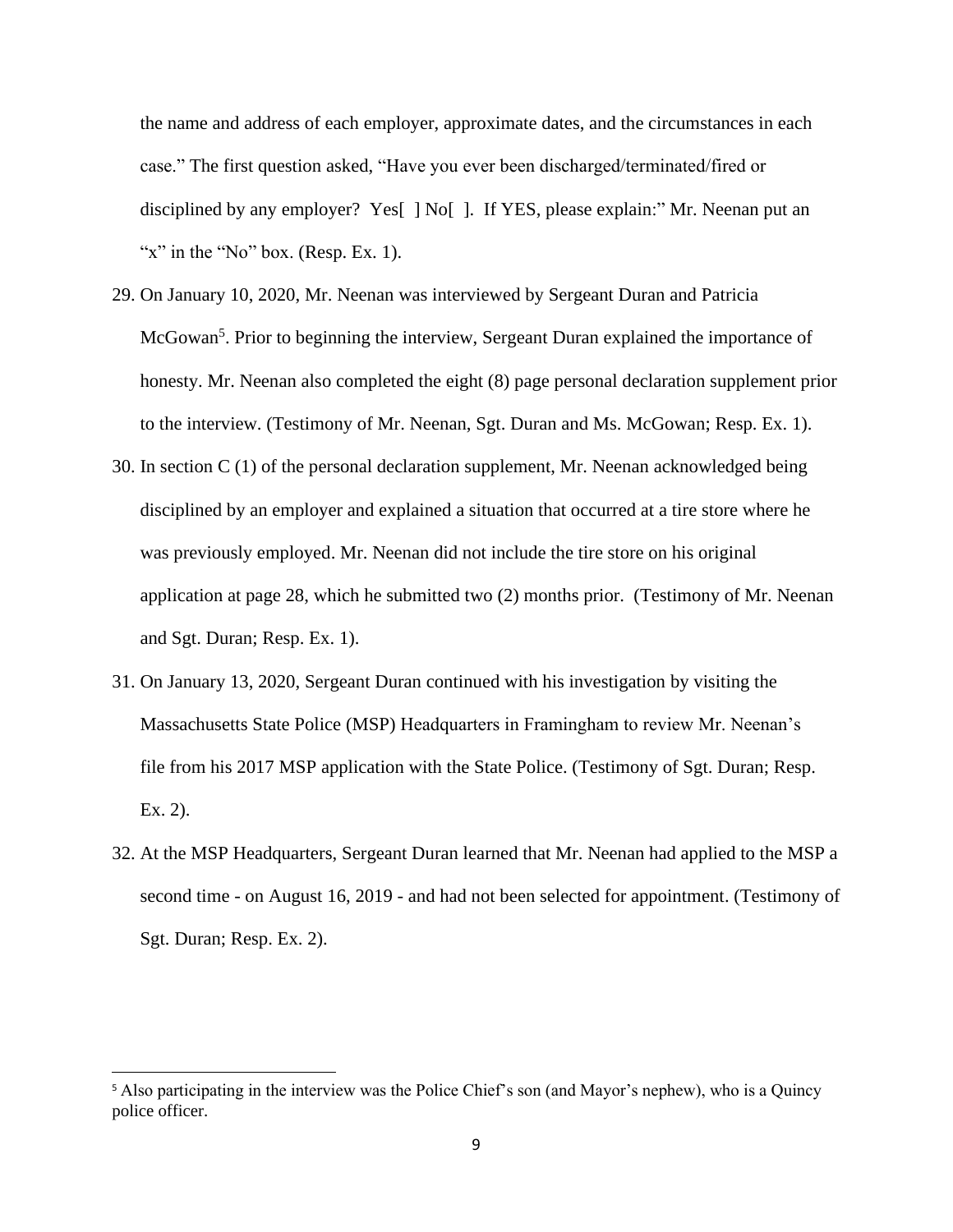- 33. While at the MSP Headquarters, Sergeant Duran reviewed documents by State Police investigators stating that Mr. Neenan had been terminated from a job at a restaurant in Boston, in 2010. (Testimony of Sgt. Duran; Resp. Ex. 2).
- 34. Sergeant Duran spoke with a State Trooper who conducted the background investigation. Although Sergeant Duran took notes, the State Police would not allow him to make copies of any documents in Neenan's personnel folder. (Testimony of Sgt. Duran; Resp. Ex. 2).
- 35. Mr. Neenan applied to the MSP in 2017 and did not list the Boston restaurant as a former employer (the MSP was looking back ten years and that job was within the ten years) in the section asking for prior employers. On that same MSP 2017 application, however, Mr. Neenan *did* list that restaurant as a job that he was *terminated* from in a section asking about terminations. (Testimony of Sgt. Duran; Resp. Ex. 2 and 3).
- 36. In his more recent application to the MSP in 2019, he listed the restaurant as a former employer, but did not state that he had been terminated. He wrote that he left for "another job opportunity." (Testimony of Sgt. Duran; Resp. Ex. 2 and 3).
- 37. Because of the information learned from the State Police, Sergeant Duran contacted Mr. Neenan by telephone on January 13, 2020. During that conversation, Sergeant Duran asked Mr. Neenan for a copy of the 2017 MSP non-selection letter. During that conversation, Mr. Neenan told Sergeant Duran of the subsequent 2019 application and the non-selection by the MSP, although Sergeant Duran already knew about this because of his conversation with the State Trooper. (Testimony of Sgt. Duran).
- 38. During that same January 13, 2020 telephone conversation, Sergeant Duran asked Mr. Neenan about his employment at the Boston restaurant. Mr. Neenan explained that he had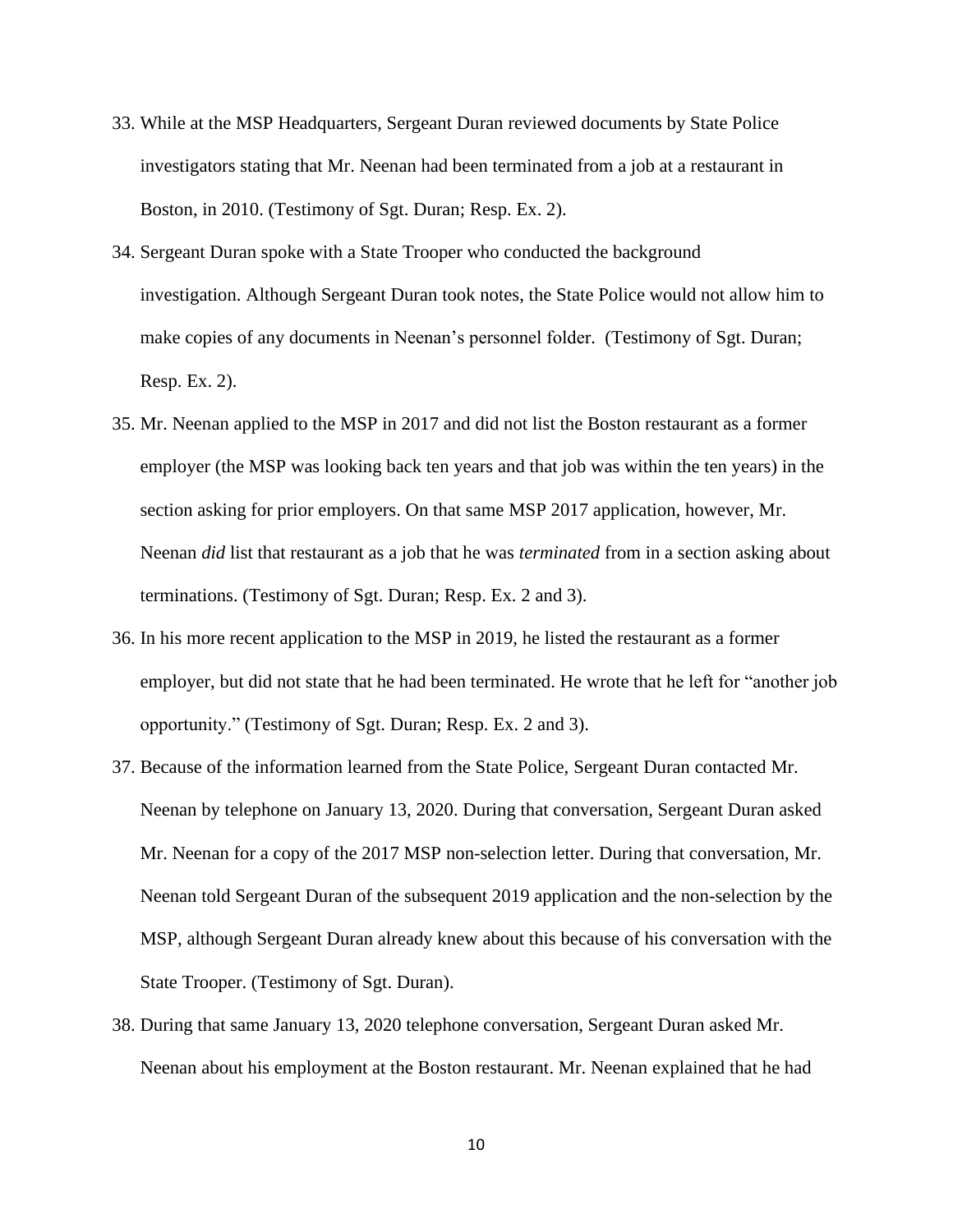worked as a bouncer one (1) night a week at the establishment. He told the Sergeant that he believed there was some miscommunication between his direct manager and upper management regarding a time when he requested New Year's Eve off. He claimed he was told that he had to be let go because he did not work on New Year's Eve. He said he was not trying to hide it from the MSP but that he did not consider it a "real job." (Testimony of Sgt. Duran; Resp. Ex. 2).

- 39. On January 15, 2020, Sergeant Duran and Mr. Neenan met again to discuss what Duran believed to be inconsistencies between the Appellant's application, supplement and interview. They met in person, at which time Mr. Neenan was asked why he did not state in his Quincy application that he was terminated from the Boston restaurant. Mr. Neenan said he did not provide that information about the termination because he had worked at the restaurant ten (10) years ago, and he thought the question about termination on the application only dated back to employment as far back as seven (7) years. He explained that since another question on the application asked him to list his prior employment only dating back seven (7) years, that he concluded that the termination/discharge question must only date back seven (7) years, as well. (Testimony of Sgt. Duran)
- 40. The question about termination, however, does not give any specific time frame. The question asks if the candidate has *ever* been terminated or discharged. (Resp. Ex. 2).
- 41. Ms. McGowan took notes throughout the City's processing of Mr. Neenan. She wrote the following in her notes:

"*2019- not disclosed*

*during interview MSP bypass*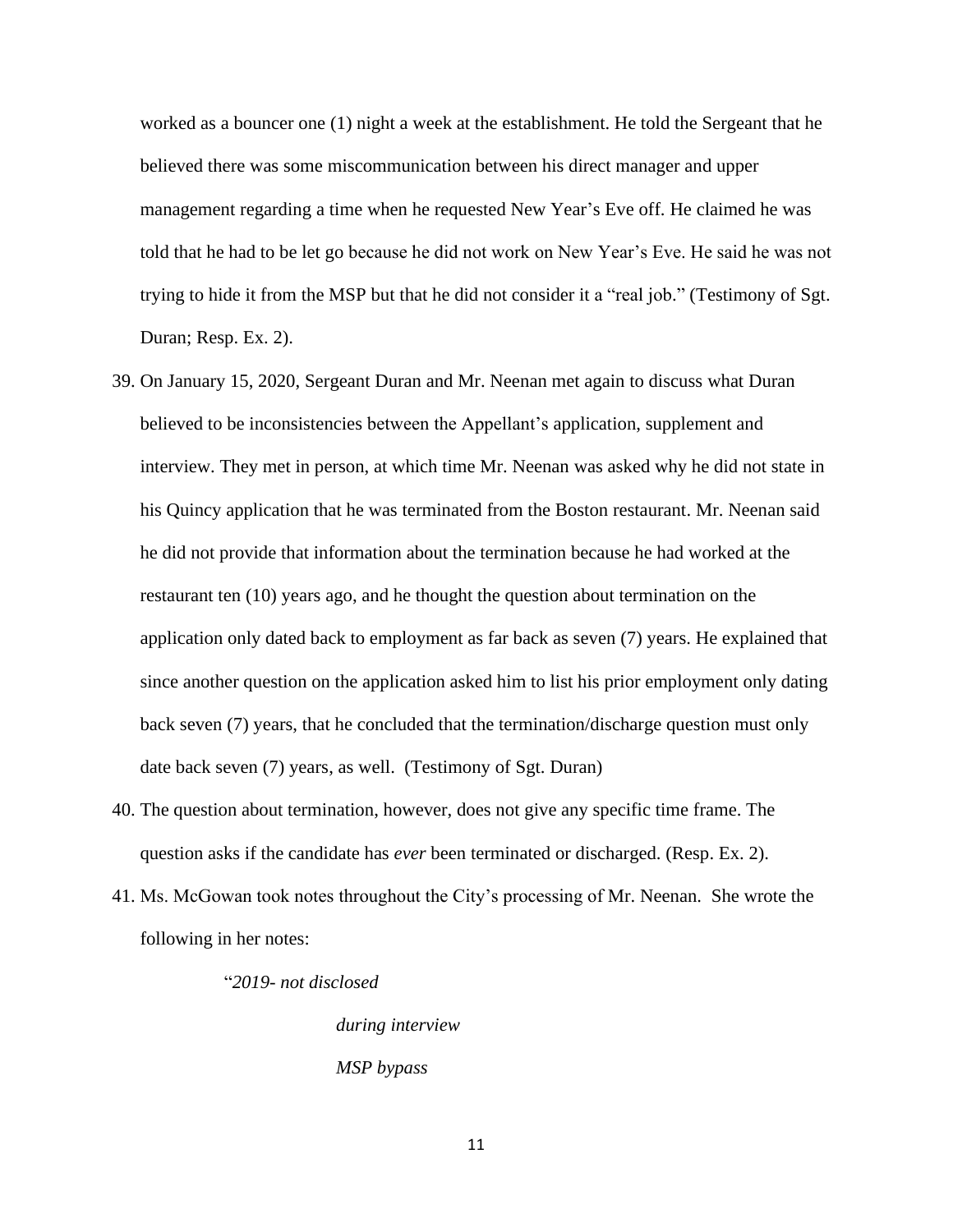# *Timing – application would have been in process*"

(Testimony Ms. McGowan; Resp. Ex. 7).

- 42. Mr. Neenan never received a written letter of termination stating that he was terminated from the Boston restaurant. (Testimony of Mr. Neenan).
- 43. Mr. Neenan did not reference the 2019 MSP application in his 2019 Quincy application because he had not been notified of his non-selection and therefore did not view the application process as completed. (Testimony of Mr. Neenan).
- 44. Sgt. Duran did not contact anyone from the Boston restaurant regarding the reasons for Mr. Neenan's separation from employment ten (10) years ago. (Testimony of Sgt. Duran; Resp. Ex. 2).
- 45. JC is the long-time owner of the Boston restaurant where the Appellant was employed as a bouncer. He voluntarily testified before the Commission. (Testimony of JC)
- 46. JC recalls that the Appellant's separation from employment was the result of a miscommunication regarding a scheduling issue related to New Year's Eve. He recalls that the Appellant was a good employee who is eligible for re-hire. Despite a search for employment records, JC was unable to locate any documents showing whether the Appellant was ever listed as having been terminated. (Testimony of JC)

#### *Round Table Meetings*

47. According to Ms. McGowan, Mayor Koch "verbally recused himself" from the hiring round that his son was under consideration for. Ms. McGowan could not recall the date Mayor Koch recused himself. The Mayor did not put his recusal in writing. Ms. McGowan recalls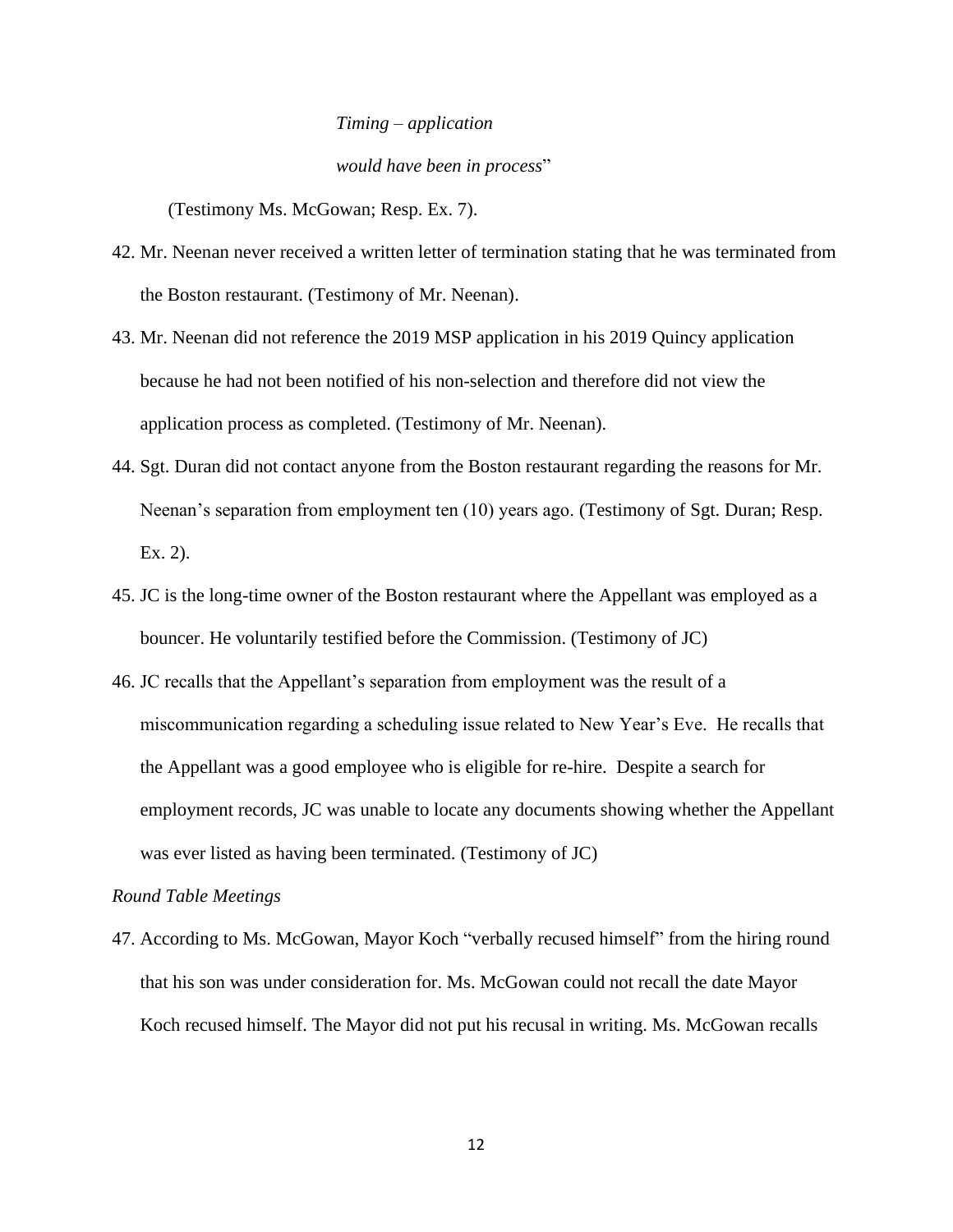being notified of the recusal by the Mayor's Chief of Staff, during a phone conversation with Ms. McGowan. (Testimony of Ms. McGowan, Exhibits 4 and 6).

- 48. Ms. McGowan was also notified that Police Chief Keenan recused himself from the hiring process. (Testimony of Ms. McGowan).
- 49. The City hired an outside advisor, Attorney Daniel Bennett, to "stand in for" the Mayor as the Appointing Authority for the City, since the Mayor's son was on the certification. (Testimony of Ms. McGowan).
- 50. Attorney Bennett is the current CEO of an investigations company in Boston. He served for four years as the state's Secretary of Public Safety and Security. Prior to holding this Cabinet position in state government, he worked as First Assistant in the Worcester County District Attorney's Office. (Administrative Notice: [Daniel Bennett](https://www.linkedin.com/in/daniel-bennett-981853145) - LinkedIn)
- 51. Sergeant Duran was unsure of what Mr. Bennett's official role was in the hiring process. He recalled that Mr. Bennett was an outside person called in, but he was not sure why. He figured he was an "overseer" or "another ear", but he was never informed of what Mr. Bennett's role was in the hiring process. (Testimony of Sgt. Duran).
- 52. Round Table meetings were conducted in January and February 2020 to discuss each candidate in depth. (Testimony of Ms. McGovern; Testimony of Sgt. Duran)
- 53. Attorney Bennett did not attend the January 2020 roundtable. (Post-hearing correspondence from the City)
- 54. The purpose of the Round Table meetings is for the Appointing Authority to review the background investigations of each candidate to determine the candidate's suitability for appointment to the position of police officer with the City of Quincy and to remove those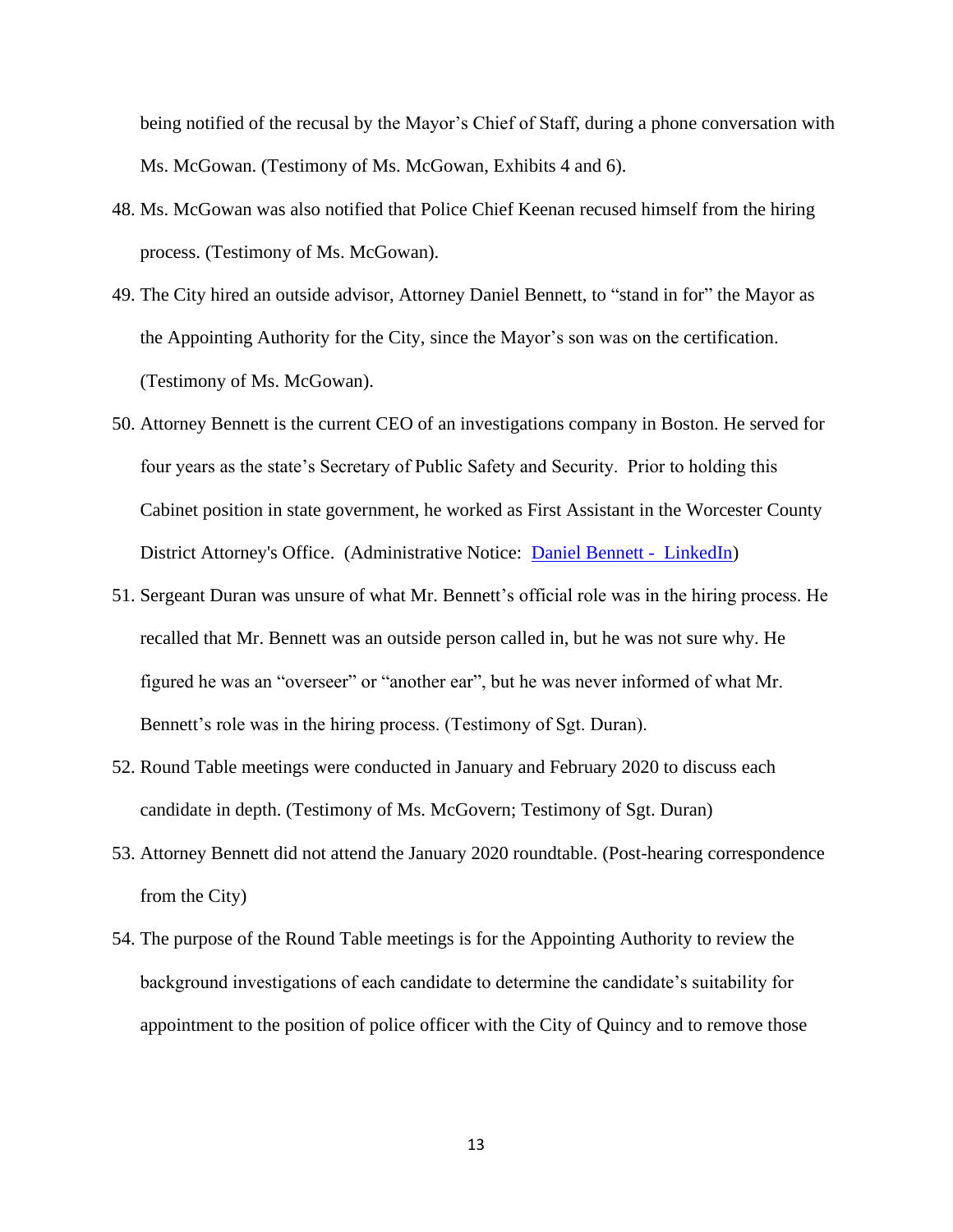candidates deemed to be unsuitable. The meetings took place in a conference room in City Hall. (Testimony of Ms. McGovern; Testimony of Sgt. Duran).

- 55. The Round Table discussion relative to Mr. Neenan's candidacy was held on February 5, 2020. Participants of that discussions included Attorney Bennett and the following officials who report directly to the Mayor: the Mayor's Chief of Staff; the Mayor's Director of Operations; and the Mayor's Human Resources Director. Other participants at the February roundtable were: Sergeant Duran and one other police sergeant; and other officers on the investigation team, including Officer Keenan, the Mayor's nephew. (Testimony of Sgt. Duran; Testimony of Ms. McGowan).
- 56. At the Round Table, Sergeant Duran presented the positive attributes of Mr. Neenan relative to his candidacy that he discovered in the course of his investigation. He noted that Mr. Neenan has been a long-time resident of Quincy, has a strong work history, has earned a bachelor's degree from Curry College in Criminal Justice and was a member of the Criminal Justice National Honor Society, and that his supervisors, coworkers, neighbors, personal references and past dating partner all had positive feedback about him. (Testimony of Sgt. Duran; Resp. Ex. 2).
- 57. The negative findings listed in Sergeant Duran's report, which were ultimately included in the bypass letter, were relative to inconsistencies on his Massachusetts State Police (MSP) applications and his Quincy Police application, and failure to report a termination. (Testimony of Sgt. Duran; Resp. Ex. 2).
- 58. The Round Table committee determined that Mr. Neenan was not appropriate for appointment. (Testimony of Ms. McGowan; Resp. Ex. 5 and 6).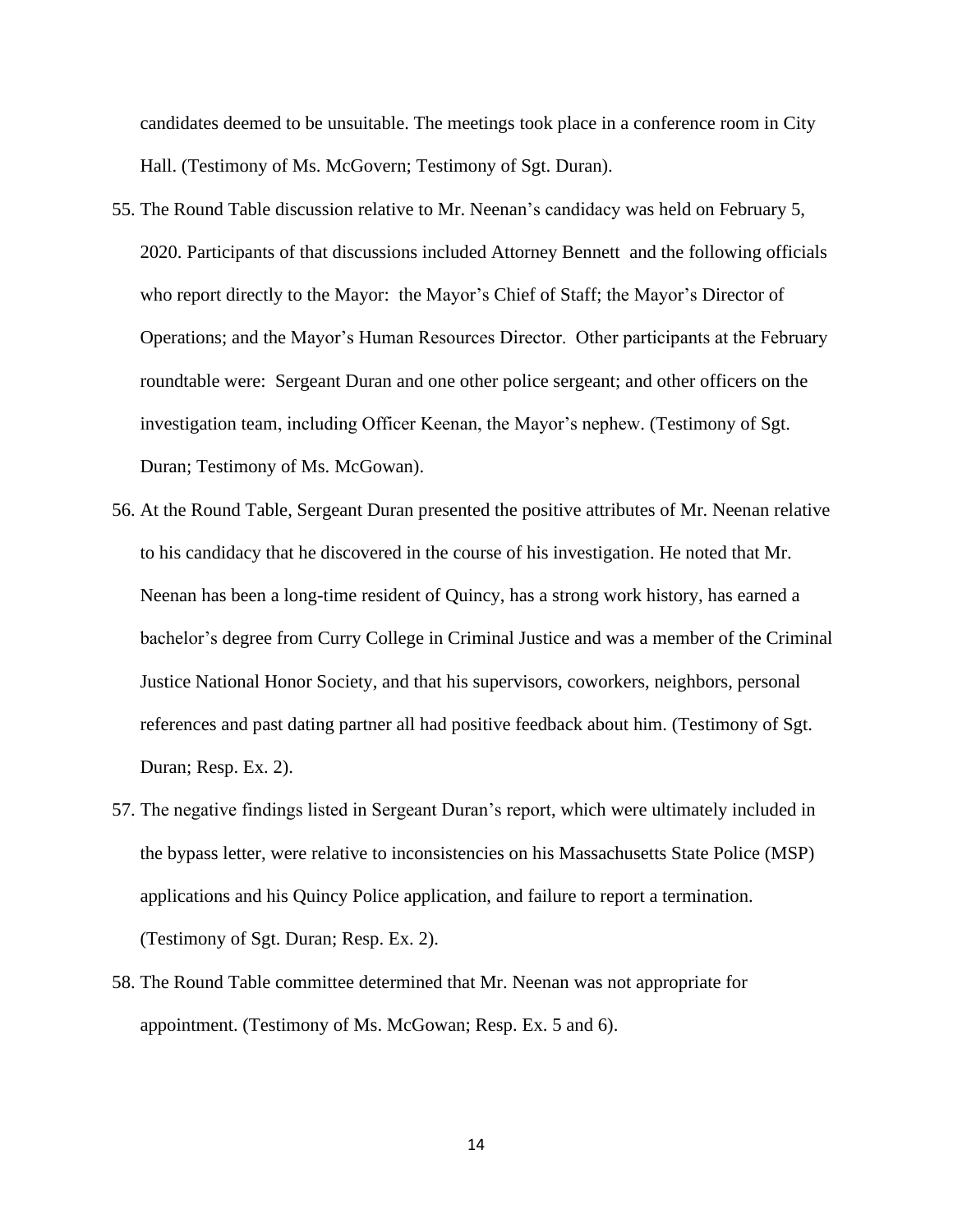- 59. Attorney Bennett wrote a letter to Mayor Koch dated February 20, 2020. In his letter, he indicates that he met with members of the Department staff who conducted background checks and interviews along with "your Human Resource Director, Director of Operations and Chief of Staff. We discussed each candidate during a meeting which lasted just short of two hours. I went back and reviewed each of the files a second time mindful of the input from the city officials with whom I met." (Resp. Ex. 6).
- 60. In his letter to the Mayor, Attorney Bennett concluded that, "Mr. Neenan did not disclose a May (sic) 2019 bypass of his candidacy for appointment to the State Police and did not disclose a prior termination of employment. He was not forthcoming and truthful in his application; I regard that to be fatal to a candidacy for appointment to a public safety position … Mr. Neenan should be bypassed." 6 (Resp. Ex. 6).
- 61. Mr. Neenan appealed the City's decision to bypass him on March 19, 2020. (Stipulated Fact).

#### *Applicable Civil Service Law and Rules*

The core mission of Massachusetts civil service law is to enforce "basic merit principles" for "recruiting, selecting and advancing of employees on the basis of their relative ability, knowledge and skills" and "assuring that all employees are protected against coercion for political purposes, and are protected from arbitrary and capricious actions." G.L. c. 31, §1. See, e.g., Massachusetts Ass'n of Minority Law Enforcement Officers v. Abban, 434 Mass. 256, 259 (2001); MacHenry v. Civil Serv. Comm'n, 40 Mass. App. Ct. 632, 635 (1995), rev.den., 423 Mass. 1106 (1996).

<sup>&</sup>lt;sup>6</sup> One other person was bypassed from the Certification List 06692 in that hiring round. That candidate failed to meet the residency requirement for appointment in Quincy. (Resp. Ex. 6).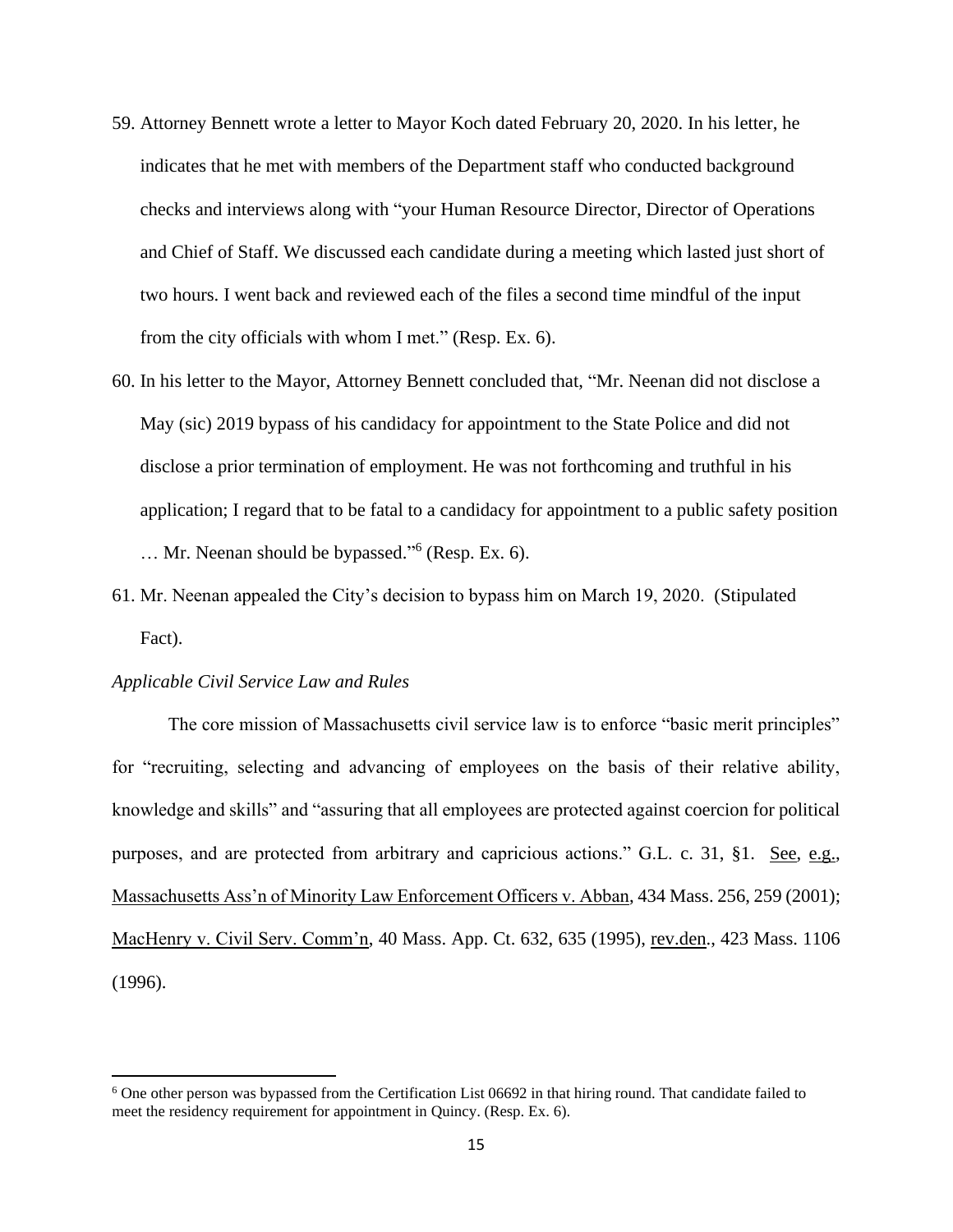Original and promotional appointments of civil service employees are made from a list of candidates, called a "certification", whose names are drawn in the order in which they appear on the applicable civil service "eligible list", using what is called the  $2n+1$  formula. G.L. c. 31, §§ 6 through 11, 16 through 27; Personnel Administration Rules, PAR.09. An appointing authority must provide specific, written reasons – positive or negative, or both -- consistent with basic merit principles – for bypassing a higher ranked candidate in favor of a lower ranked one. G.L. c. 31, § 27; PAR.08(4).

A person may appeal a bypass decision under G.L. c. 31, § 2(b) for de novo review by the Commission. The Commission's role is to determine whether the appointing authority has shown, by a preponderance of the evidence, that it has "reasonable justification" for the bypass after an "impartial and reasonably thorough review" of the relevant background and qualifications bearing on the candidate's present fitness to perform the duties of the position. Boston Police Dep't v. Civil Service Comm'n, 483 Mass. 461, 474-78 (2019); Police Dep't of Boston v. Kavaleski, 463 Mass. 680, 688-89 (2012); Beverly v. Civil Service Comm'n, 78 Mass. App. Ct. 182, 187 (2010); Leominster v. Stratton, 58 Mass. App. Ct. 726, 727-28 (2003).

"Reasonable justification . . . means 'done upon adequate reasons sufficiently supported by credible evidence, when weighed by an unprejudiced mind, guided by common sense and by correct rules of law"". Brackett v. Civil Service Comm'n, 447 Mass. 233, 243 (2006); Commissioners of Civil Service v. Municipal Ct., 359 Mass. 211, 214 (1971) and cases cited. See also Mayor of Revere v. Civil Service Comm'n, 31 Mass. App. Ct. 315, 321 (1991) (bypass reasons "more probably than not sound and sufficient").

The governing statute, G.L. c. 31, gives the Commission's de novo review "broad scope to evaluate the legal basis of the appointing authority's action" and it is not necessary that the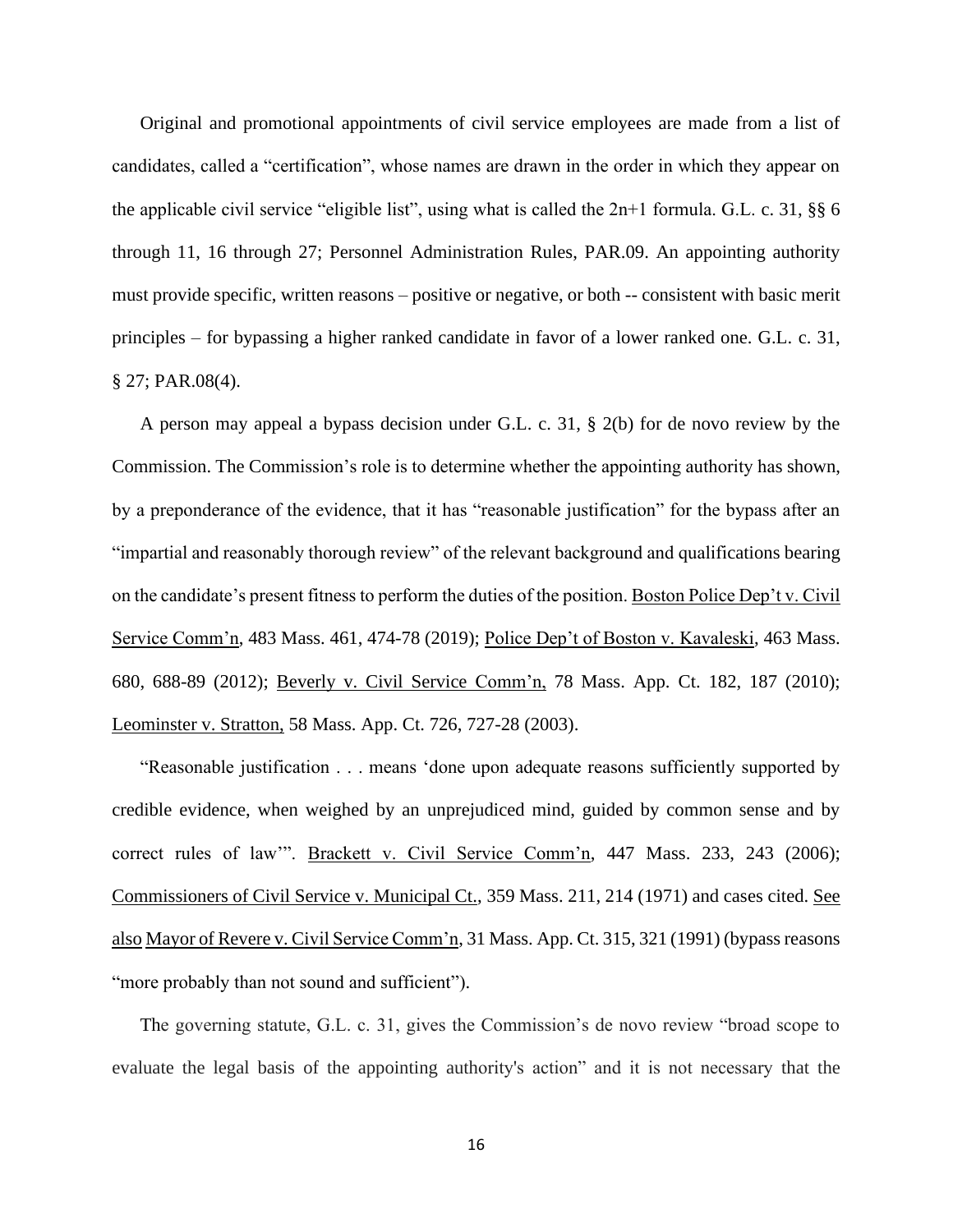Commission find that the appointing authority acted "arbitrarily and capriciously." City of Cambridge v. Civil Service Comm'n, 43 Mass. App. Ct. 300, 303-305, rev. den., 428 Mass. 1102 (1997). The commission ". . . cannot substitute its judgment about a *valid* exercise of *discretion based on merit or policy considerations* by an appointing authority" but, when there are *"overtones of political control or objectives unrelated to merit standards or neutrally applied public policy*, then the occasion is appropriate for intervention by the commission." Id. (*emphasis added*). See also Town of Brookline v. Alston, 487 Mass. 278 (2021) (analyzing broad scope of the Commission's jurisdiction to enforce basic merit principles under civil service law).

 Law enforcement officers are vested with considerable power and discretion and must be held to a high standard of conduct:

Police officers are not drafted into public service; rather they compete for their positions. In accepting employment by the public, they implicitly agree that they will not engage in conduct which calls into question their ability and fitness to perform their official responsibilities.

Police Comm'r v. Civil Service Comm'n, 22 Mass. App. Ct. 364, 371, rev. den. 398 Mass. 1103 (1986).

## *Analysis*

Here, we are presented with the dilemma of trying to balance what, standing alone, may be valid reasons for bypassing the Appellant for appointment as a police officer, against a compromised review process. This is not new ground for the Commission.

In Investigation Re: 2010/2011 Review and Selection of Firefighters in the City of

Springfield, I-11-208 (2011), the Commission found that the involvement of a Deputy Fire Chief whose son was a candidate for appointment tainted the appointment process. The Commission let the appointment stand but ordered that candidates bypassed for appointment be reconsidered in a subsequent hiring cycle where interviews would be conducted by an outside review panel.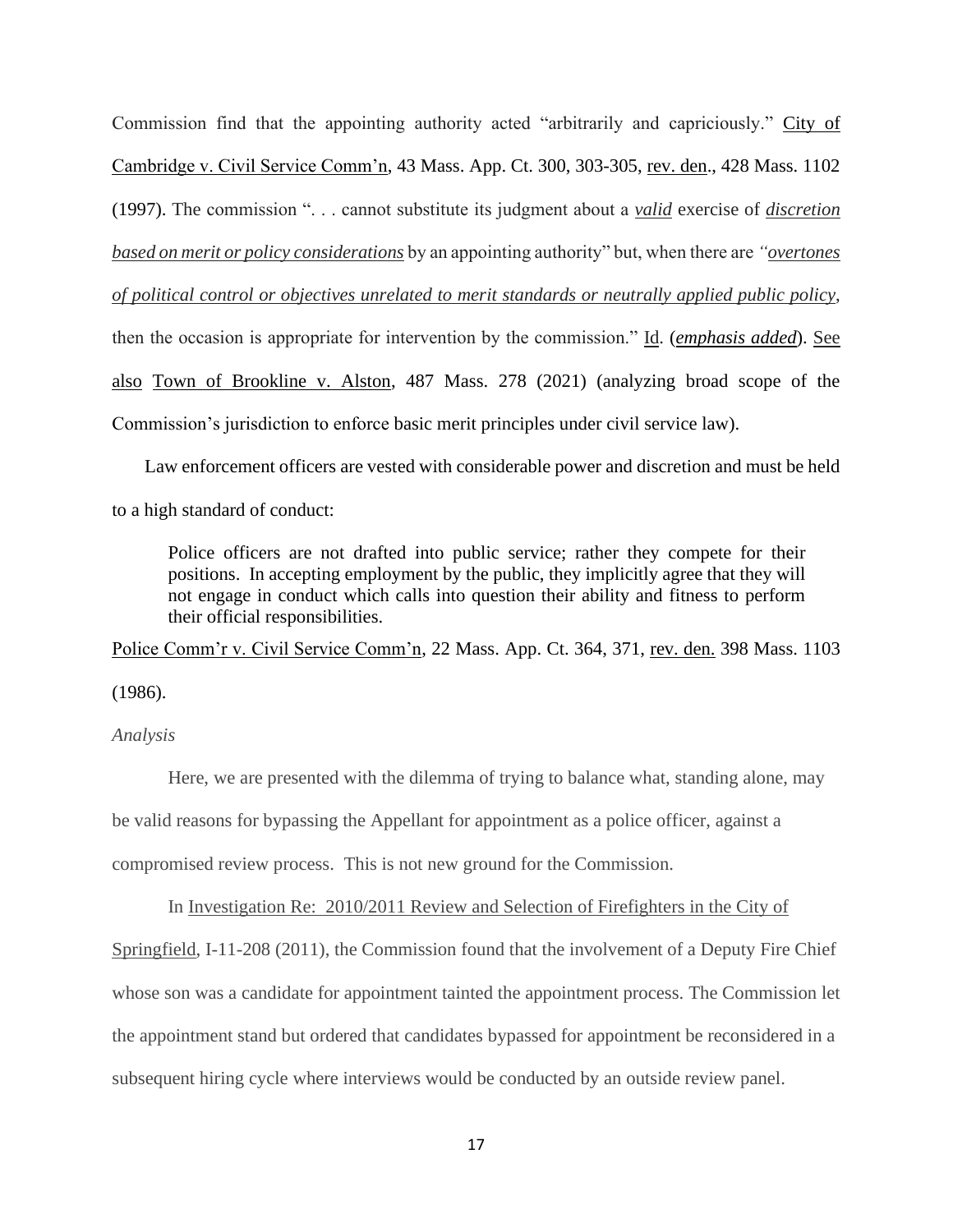In Investigation Re: 2011 Review and Selection of Intermittent Police Officers in the Town of Oxford, I-11-280 (2011), the Commission found that the involvement of a Selectman whose niece was a candidate for appointment tainted the appointment process. The Commission halted the then-ongoing appointment process, prohibited two (2) selectmen from participating in the hiring process and ordered the use of an outside review panel to evaluate the candidates.

In Investigation Re: 2009 Review and Selection of Reserve Police Officer in the City of Methuen, I-09-290 (2009), the Commission found that the Police Chief's involvement in a hiring process in which her niece was a candidate tainted the appointment process. The Commission effectively rescinded the appointment of the Police Chief's niece and ordered a new review process.

In Minoie v. Town of Braintree, 27 MCSR 216 (2014) & 27 MCSR 615 (2014), the Commission found that the Police Chief's involvement in a hiring process in which his son was a candidate tainted the appointment process. The Commission, ruling that the reasons for bypass were valid despite the compromised review process, let the bypass stand but initiated an investigation in which the Town was ordered to revamp its hiring practicing to prevent such occurrences in the future.

Finally, in a case similar to the instant appeal, Lima v. City of Somerville, 30 MCSR 103 (2017), the Commission overturned the bypass of a candidate due to a compromised review process, even though, as here, the reasons for bypass, standing alone, may have been valid reasons for bypassing the candidate for appointment. In Lima, after the name of the Personnel Director's nephew was not among those recommended to fill 15 reserve firefighter slots, the Personnel Director and the Mayor had a discussion about going further down the Certification. Notwithstanding many other factors suggesting that the scales were tipped in favor of the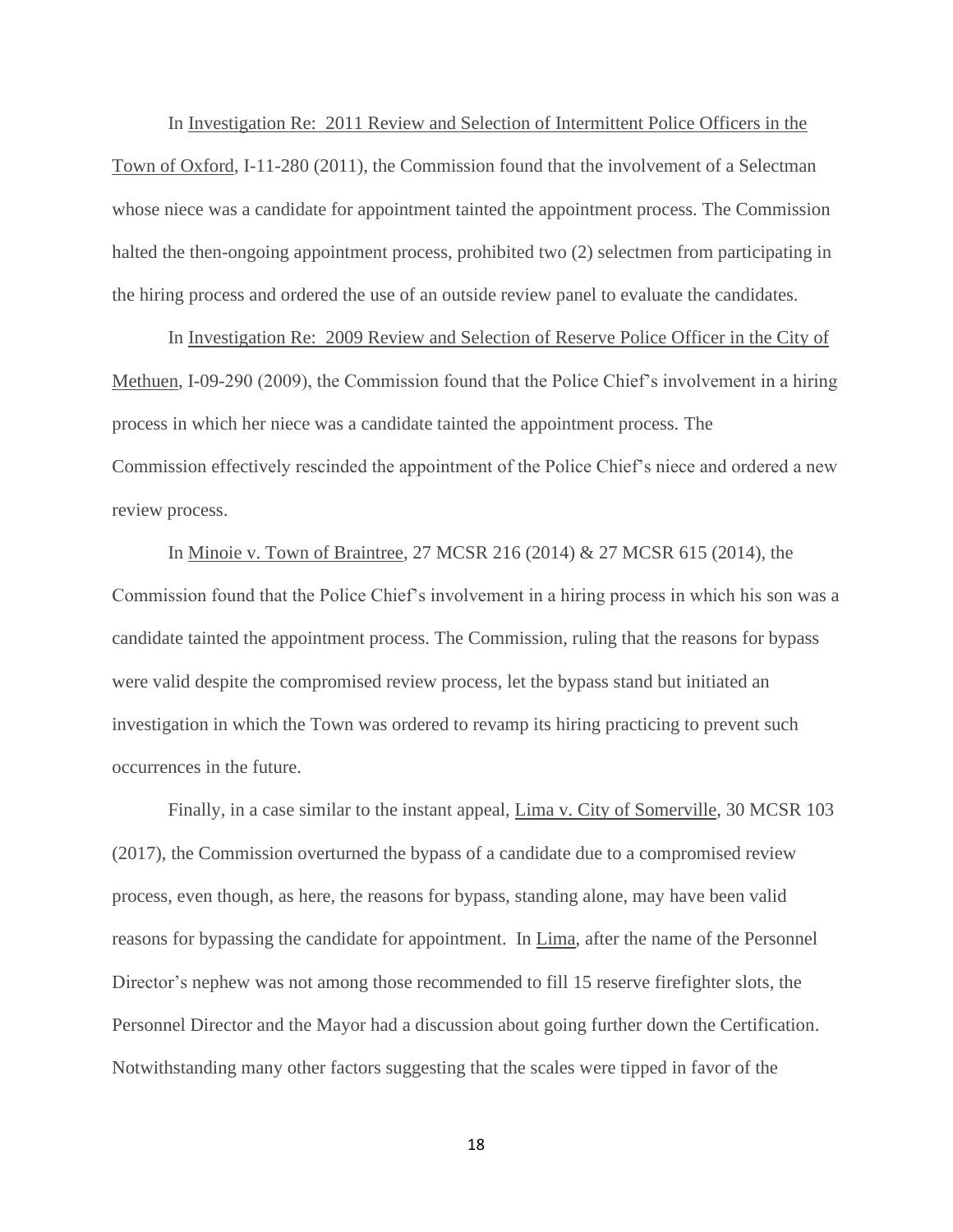Personnel Director's nephew, the City argued that it had reasonable justification to bypass Lima

based on what they ultimately called their "grave concerns" about various negative issues.

Ultimately, the Commission, in choosing to overturn Lima's bypass, concluded in relevant part:

The lack of a level playing field here makes it difficult, at best, to determine whether the City would have viewed Mr. Lima's background and answers in a different lens if he, like other lower-ranked candidates, had strong familial connections to City employees. For example, would the interview panel have given more weight to the fact that Mr. Lima had filed a claim for workers compensation before drawing negative conclusions about his time and attendance if his father was a District Fire Chief for the City? Would they have given more weight to the fact that he was, at least for some period of time, out of work, when evaluating his credit history if his father was a building inspector for the City? Finally, would they have accepted what, at least to me, appeared to be his sincere statement that he has never disobeyed an order during his long career in public safety before concluding that they had "grave concerns" about his ability to follow the chain of command if his brother was a firefighter for the City?

Here, despite assertions by the City that appropriate steps were taken to ensure a fair and impartial review process where the Mayor's son was among the candidates under consideration, the record raises serious questions as to whether that occurred here.

First, in October 2019, the City requested a certification from HRD to fill 18 police officer vacancies in the City's Police Department. After receiving that certification, and after learning that the Mayor's son was ranked  $32<sup>nd</sup>$  among those willing to accept appointment, the City's Mayor and Police Chief met shortly thereafter and decided to increase the number of vacancies to be filled to 25, increasing the probability that the Mayor's son (and Police Chief's nephew) would be appointed as a police officer. In fact, as confirmed by the City's Personnel Director, the Mayor's son, who was the  $19<sup>th</sup>$  candidate ultimately appointed, would not have been selected but for this consequential decision by the City's Mayor and Police Chief.

As part of this proceeding, the City was given ample opportunity to provide evidence documenting how and why this decision was made at the time. In response, the City informed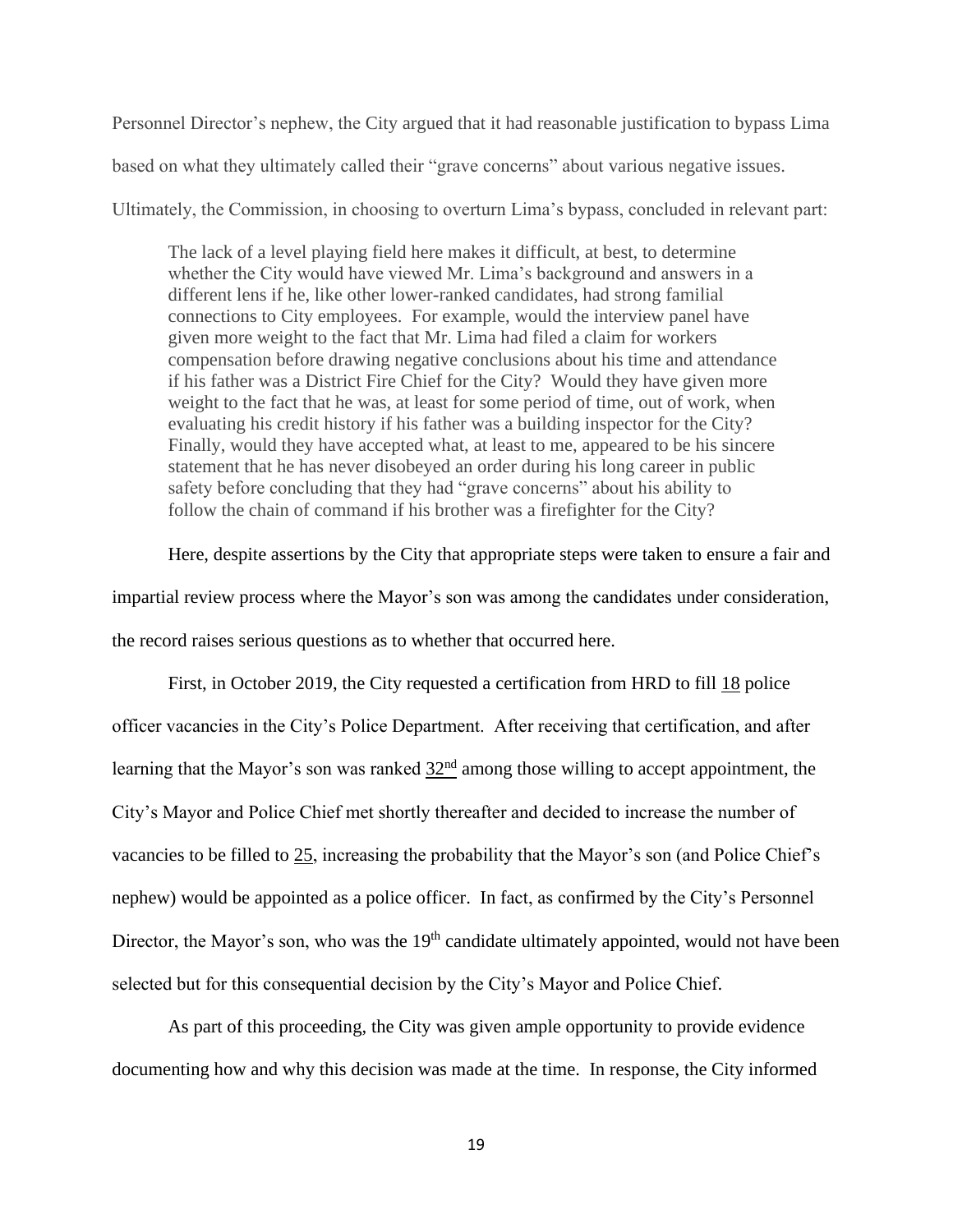the Commission that the decision was not documented, either internally, or with HRD. Rather, the City's Human Resources Director was *verbally* informed by the Police Chief of this decision and the request was then made *verbally* to HRD. In regard to why this decision was made, the City submitted an affidavit from the City's Human Resources Director, citing the Police Chief's projection that more vacancies were imminent due to possible retirements. This would have been more persuasive if the initial request to fill 18 vacancies had not been made only weeks earlier.

Second, the City argues that the Mayor's decision to have the state's former Secretary of Public Safety and Security "stand in for him", ensured a fair and impartial review process. That argument is undercut by several factors. While Secretary Bennett was undoubtedly an appropriate and competent choice for this assignment, several missteps by the City undermined the process in this regard. As referenced in the findings, Secretary Bennett did not participate in one of two roundtables to review police officer candidates. In regard to the roundtable that he did attend, the sergeant in charge of conducting background investigations, who participated in the roundtable, was unaware of Secretary Bennett's role in the process and certainly did not understand that Secretary Bennett was "standing in" for the Mayor. Most troubling, it is clear that these roundtables, including the one attended by Secretary Bennett, were attended and led by the Mayor's direct reports, including his Chief of Staff as well as the Mayor's nephew.

Against this backdrop, the City argues that it had valid reasons to bypass Mr. Neenan based on his responses in his application regarding his separation from employment at a Boston restaurant and for failing to disclose that he was being considered for appointment for a second time by the State Police in 2019. As in Lima, the lack of a level playing field here makes it difficult, at best, to determine whether the City would have viewed Mr. Neenan's background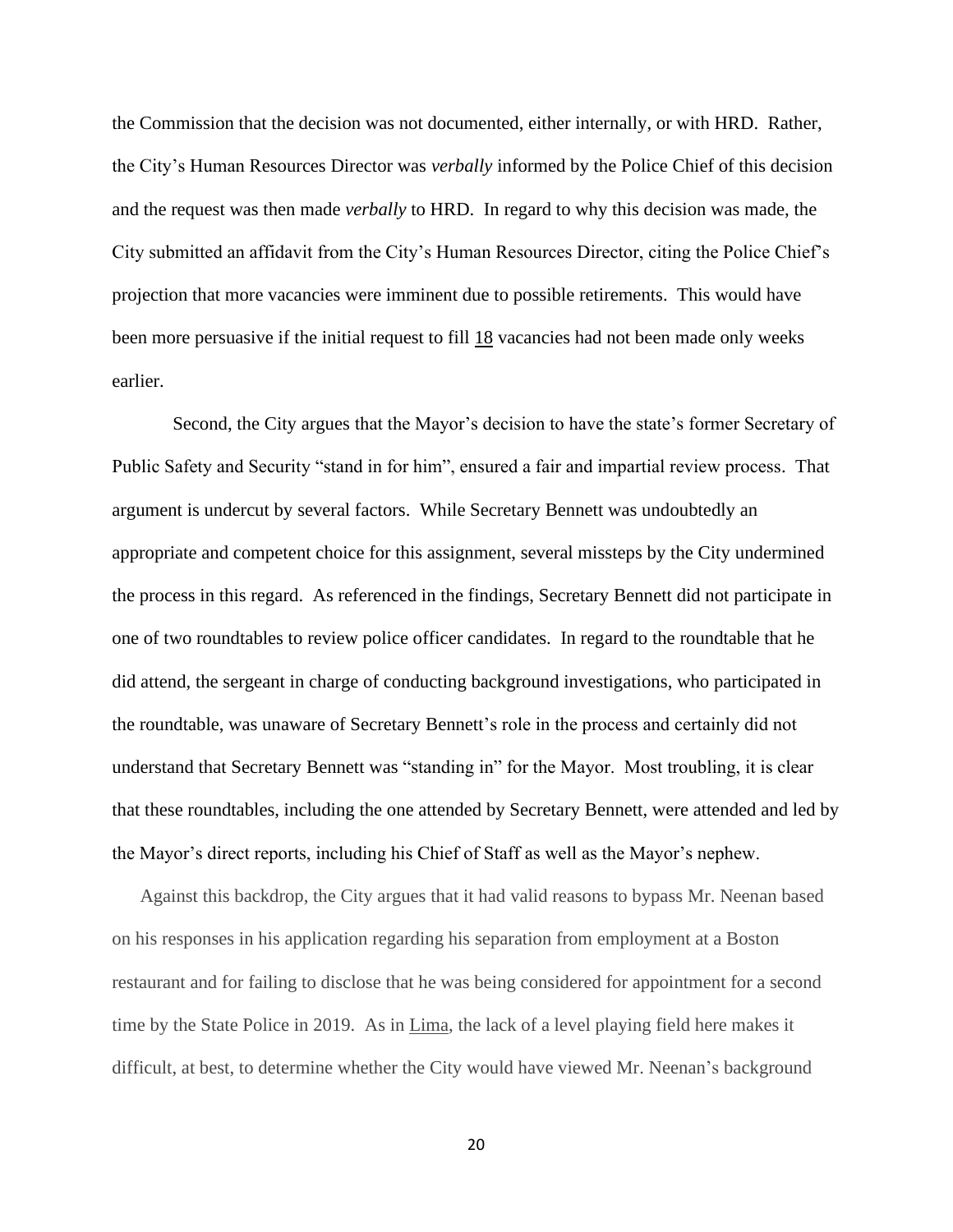and answers in a different light if the Mayor's son, a lower ranked candidate, were not competing for the same position. For example, would the Round Table members have given more weight to Mr. Neenan's explanation that he mistakenly thought that the question on the application about termination from an employer had a seven (7) year look back window, like the question about prior employment did? Would they have asked investigators to contact the owner of the restaurant and hear directly from him that the Appellant's separation from employment was associated with a communication problem – and that he would personally re-hire the Appellant at his restaurant? Would the Roundtable have accepted Mr. Neenan's explanation that he did not list the 2019 application to the State Police on his Quincy application because he was still in the process of applying to the MSP and had not received a decision from them, so he did not include it on the current Quincy application?

Years of prior Commission and judicial decisions show that appointing authorities are given significant discretion, and deference, when it comes to making the types of subjective judgment calls raised here. That deference, however, has its limits, particularly when the appointment process has been compromised, at least by the appearance that the scales may have been tipped to ensure the consideration of one candidate and by the fact that the Mayor's most senior staff, who report directly to him, had such a prominent role in an appointment process involving the Mayor's son.

#### *Conclusion*

For all of the above reasons, the Appellant's bypass appeal is *allowed*. To ensure that the Appellant receives fair, impartial consideration for appointment, the Commission, pursuant to its authority under Chapter 310 of the Acts of 1993, and consistent with its core mission, hereby orders the following: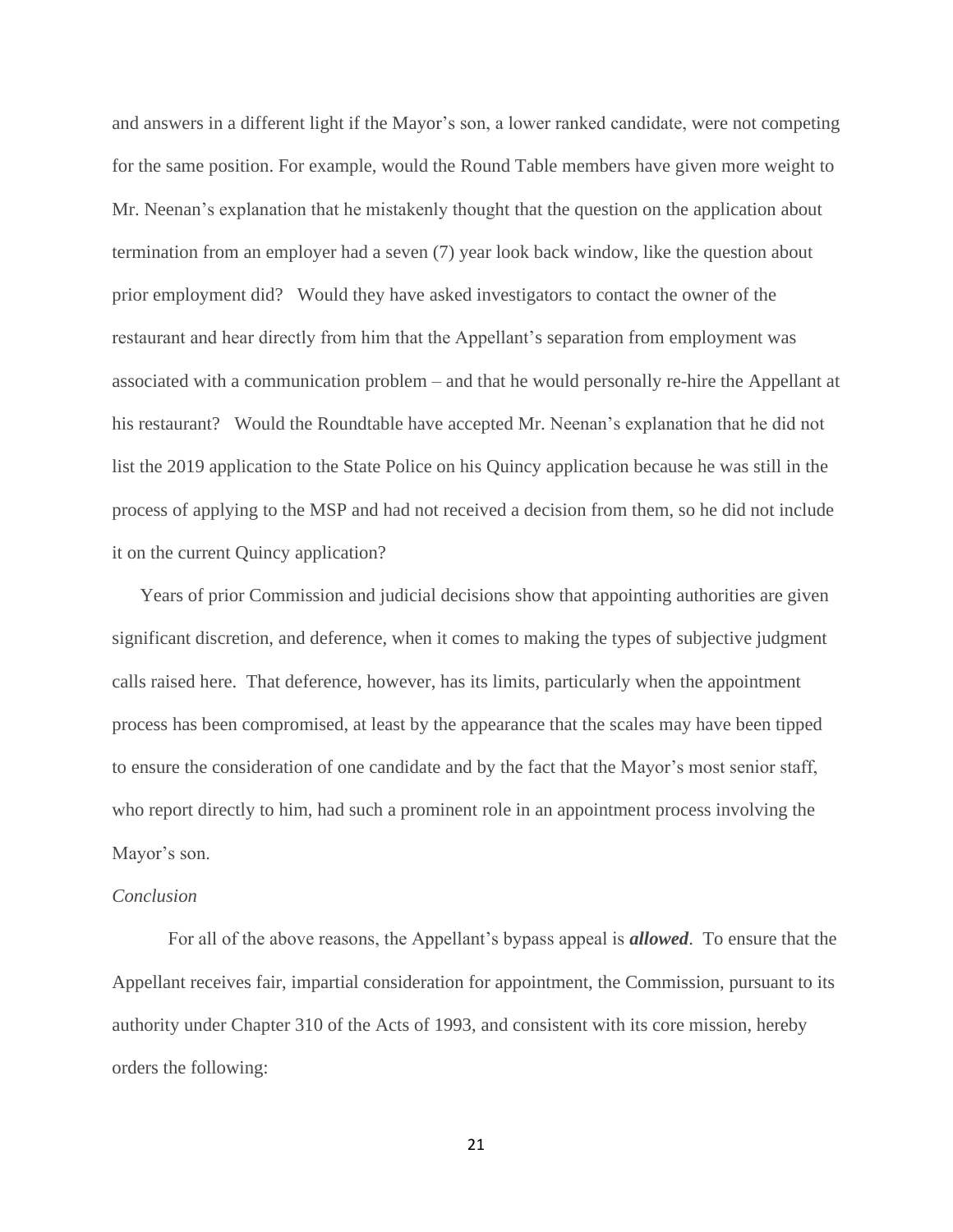- 1. HRD shall place the Appellant's name at top of any current or future certification for Quincy Police Officer.
- 2. The City shall take all steps necessary to ensure that the Appellant receives a fair, impartial, de novo review for appointment as a Quincy Police Officer.
- 3. If the Appellant is appointed as a Quincy Police Officer, he shall receive the same civil service seniority date as those appointed from Certification No. 06692. This retroactive date is meant for civil service purposes only and is not meant to provide the Appellant with any additional benefits or compensation, including creditable service toward retirement.
- 4. Once the Appellant has been provided with the above-reference relief (i.e. appointed or bypassed with notification of appeal rights), the City shall notify the Commission that such relief has been granted. Upon determining that the relief has been granted, the Commission shall notify HRD that the Appellant's name shall no longer appear at the top of certifications issued to the City of Quincy for police officer vacancies.

Civil Service Commission

*/s/ Christopher Bowman* Christopher C. Bowman Chair

By a vote of the Civil Service Commission (Bowman, Chair; Ittleman, Stein, Tivnan, and Camuso on February 24, 2022.

Either party may file a motion for reconsideration within ten days of the receipt of this Commission order or decision. Under the pertinent provisions of the Code of Mass. Regulations, 801 CMR 1.01(7)(l), the motion must identify a clerical or mechanical error in this order or decision or a significant factor the Agency or the Presiding Officer may have overlooked in deciding the case. A motion for reconsideration does not toll the statutorily prescribed thirty-day time limit for seeking judicial review of this Commission order or decision.

Under the provisions of G.L c. 31, § 44, any party aggrieved by this Commission order or decision may initiate proceedings for judicial review under G.L. c. 30A, § 14 in the superior court within thirty (30) days after receipt of this order or decision. Commencement of such proceeding shall not, unless specifically ordered by the court, operate as a stay of this Commission order or decision. After initiating proceedings for judicial review in Superior Court, the plaintiff, or his / her attorney, is required to serve a copy of the summons and complaint upon the Boston office of the Attorney General of the Commonwealth, with a copy to the Civil Service Commission, in the time and in the manner prescribed by Mass. R. Civ. P. 4(d)